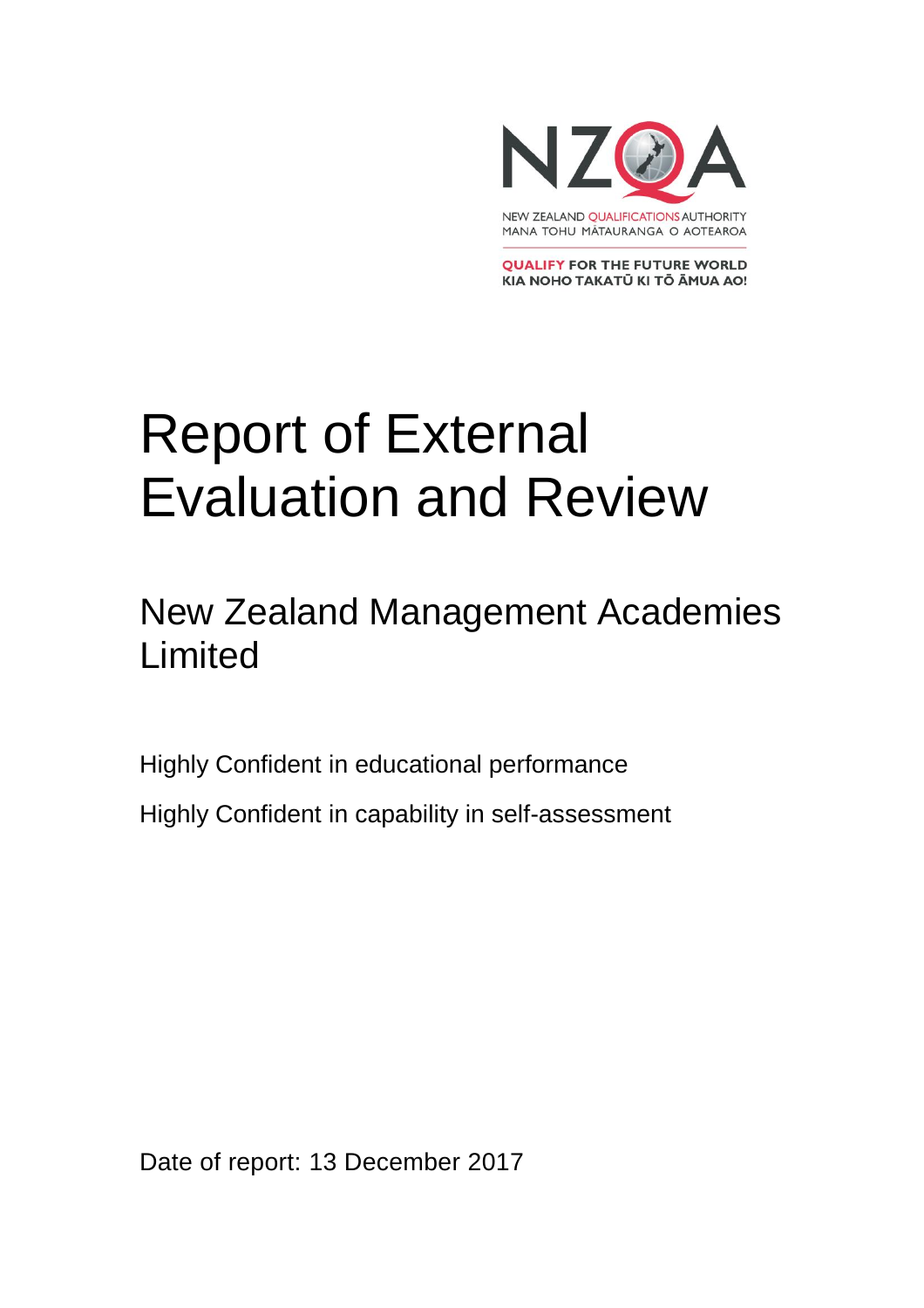## **Contents**

MoE Number: 8661

NZQA Reference: C25293

Dates of EER visit: 12-15 September 2017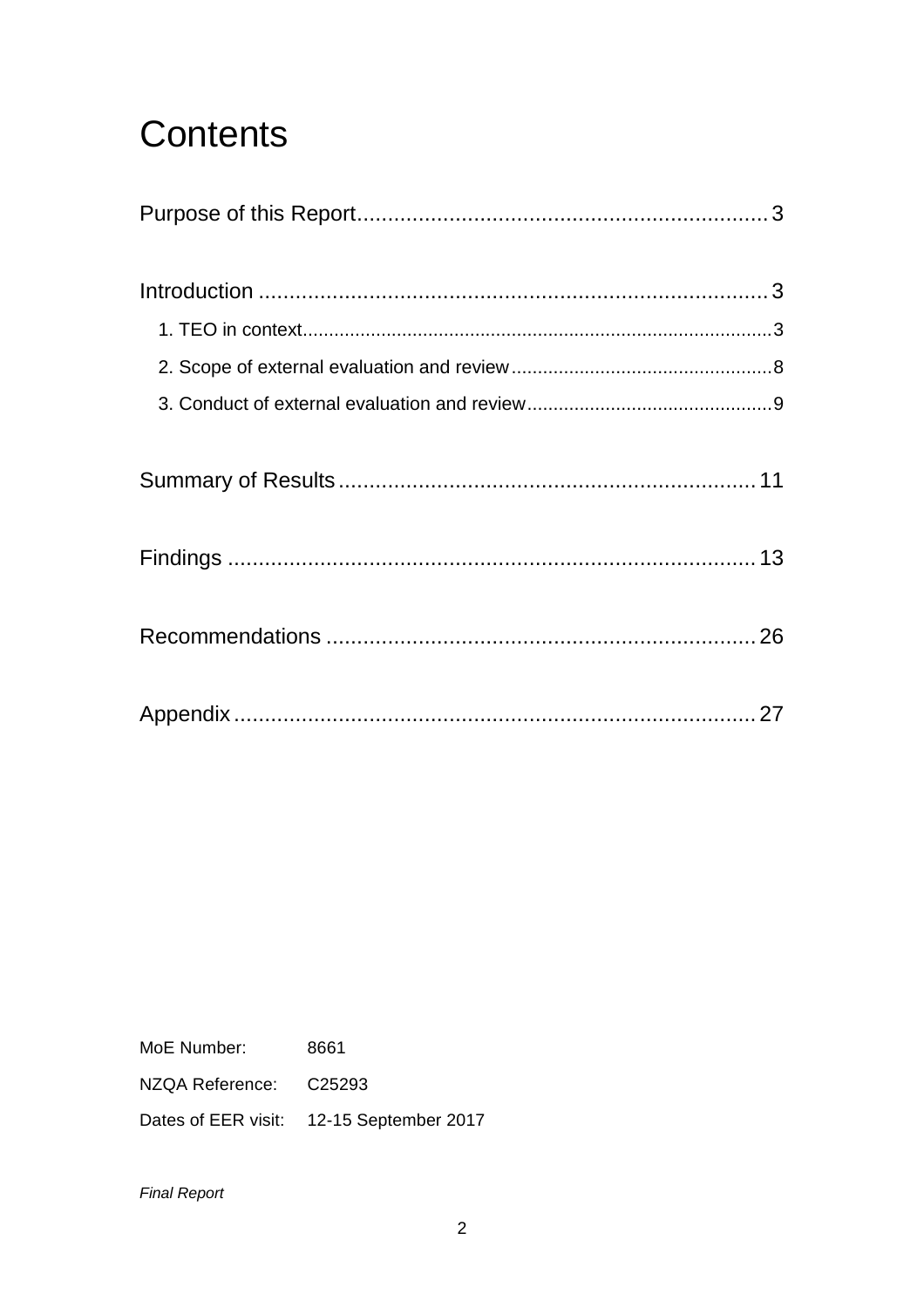## <span id="page-2-0"></span>Purpose of this Report

*The purpose of this external evaluation and review report is to provide a public statement about the Tertiary Education Organisation's (TEO) educational performance and capability in self-assessment. It forms part of the accountability process required by Government to inform investors, the public, students, prospective students, communities, employers, and other interested parties. It is also intended to be used by the TEO itself for quality improvement purposes.* 

## <span id="page-2-1"></span>Introduction

### <span id="page-2-2"></span>1. TEO in context

| Name of TEO:                       | New Zealand Management Academies Limited<br>(NZMA)                                                                                                                                                                                                                      |
|------------------------------------|-------------------------------------------------------------------------------------------------------------------------------------------------------------------------------------------------------------------------------------------------------------------------|
| Type:                              | Private training establishment (PTE)                                                                                                                                                                                                                                    |
| First registered:                  | 1991                                                                                                                                                                                                                                                                    |
| Location:                          | 56-60 Carbine Road, Sylvia Park, Auckland<br>(Head Office)                                                                                                                                                                                                              |
| Delivery sites:                    | 12-16 Gordon Road, Otahuhu                                                                                                                                                                                                                                              |
|                                    | 56-60 Carbine Road, Sylvia Park, Mt Wellington                                                                                                                                                                                                                          |
|                                    | 31 Moa Street, Otahuhu                                                                                                                                                                                                                                                  |
|                                    | 621 Great South Road, Manukau                                                                                                                                                                                                                                           |
|                                    | Level 6, 131 Queen Street, Auckland CBD                                                                                                                                                                                                                                 |
|                                    | Level 2, Tower Building, 42-48 Ward Street,<br>Hamilton                                                                                                                                                                                                                 |
|                                    | Level 4, 54-56 Cambridge Terrace, Te Aro,<br>Wellington                                                                                                                                                                                                                 |
|                                    | Two Vocational Pathways for Service Industries<br>and Hospitality level 2 programmes are delivered<br>at the New Zealand School of Tourism Rotorua<br>campus at 1178 Pukaki Street, Rotorua. One<br>programme is also being delivered at Ngawha<br>Prison in Northland. |
| Programmes currently<br>delivered: | See: http://www.nzqa.govt.nz/providers/nqf-<br>accreditations.do?providerId=866128001                                                                                                                                                                                   |
|                                    |                                                                                                                                                                                                                                                                         |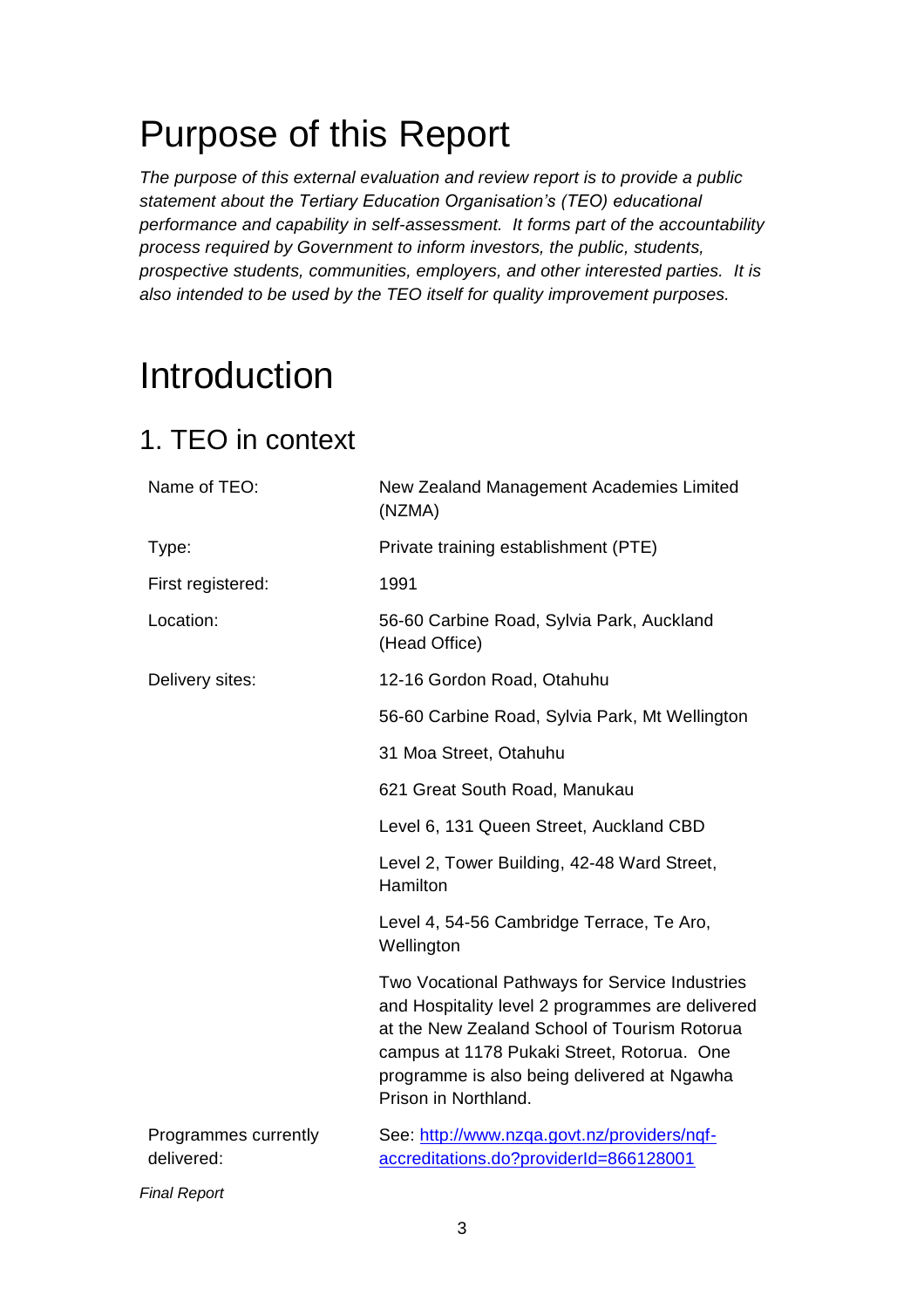| Code of Practice signatory:       | Yes                                                                                                                                                                                                                                                                                                                                                                                                                                                                                                                             |  |  |
|-----------------------------------|---------------------------------------------------------------------------------------------------------------------------------------------------------------------------------------------------------------------------------------------------------------------------------------------------------------------------------------------------------------------------------------------------------------------------------------------------------------------------------------------------------------------------------|--|--|
| Number of students:               | 3,347 EFTS (equivalent full-time students) in<br>2016                                                                                                                                                                                                                                                                                                                                                                                                                                                                           |  |  |
|                                   | Domestic: 2,978 (42 per cent Māori; 33 per cent<br>Pasifika; 69 per cent under 25)                                                                                                                                                                                                                                                                                                                                                                                                                                              |  |  |
|                                   | International: 962 full-time students from China,<br>India, South Korea, Sri Lanka and numerous<br>other countries                                                                                                                                                                                                                                                                                                                                                                                                              |  |  |
|                                   | 1,920 students were enrolled at the time of the<br>NZQA site visit.                                                                                                                                                                                                                                                                                                                                                                                                                                                             |  |  |
| Number of staff:                  | 187 full-time and 24 part-time equivalents                                                                                                                                                                                                                                                                                                                                                                                                                                                                                      |  |  |
| Scope of active<br>accreditation: | http://www.nzqa.govt.nz/providers/nqf-<br>accreditations.do?providerId=866128001                                                                                                                                                                                                                                                                                                                                                                                                                                                |  |  |
| Distinctive characteristics:      | NZMA is a part of a New Zealand-based<br>multinational educational company, ACG<br>Education, which operates in three countries<br>from 50 campuses, with about 17,000 student<br>enrolments annually.                                                                                                                                                                                                                                                                                                                          |  |  |
|                                   | In 2016, of the domestic students enrolled, 42<br>per cent had no formal qualifications and 45 per<br>cent were unemployed prior to enrolling. 'NZMA<br>targets domestic students seeking alternative<br>pathways for employment-focused education and<br>training. These are often young Māori or<br>Pasifika people, previously on welfare benefits,<br>second-chance' learners, people with literacy<br>and numbers needs, and/or those seeking a<br>specialised vocational pathway'. (Source: NZMA<br>Investment Plan 2016) |  |  |
|                                   | NZMA has launched two new initiatives to<br>prepare graduates for employment. The first, a<br>new Employment Incubation Programme, has<br>students undergo intensive pre-employment<br>training to ensure they are 'work-ready'. Based<br>on the principles of a business incubator, the<br>programme takes students through the entire<br>employment process, in a realistic workplace<br>environment, with the full support of the<br>company's academic, employment and careers<br>teams. The second, a new Post Placement   |  |  |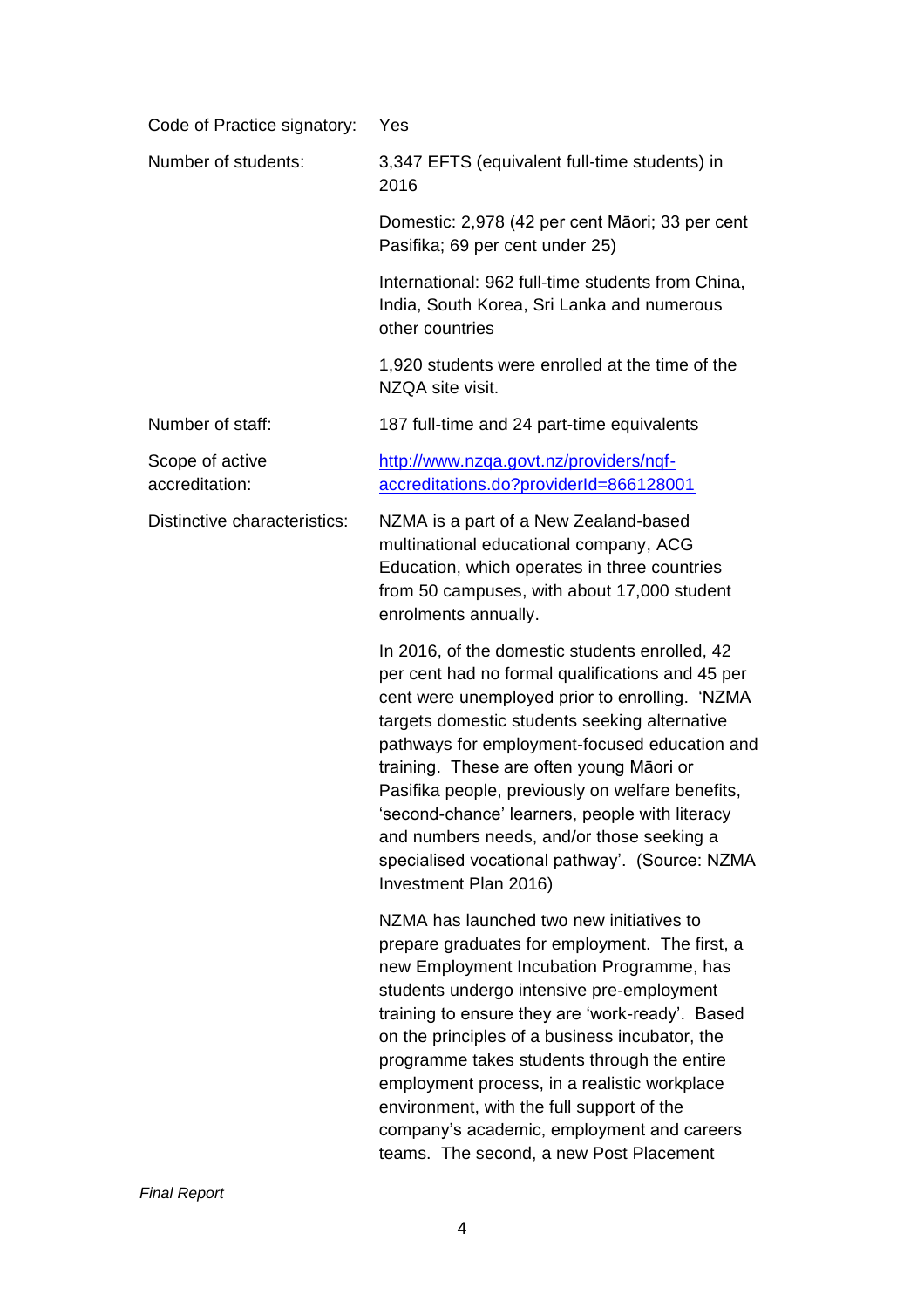|                                        | Support Programme, will see graduates and their<br>employers receive ongoing support for six<br>months to ensure a smooth transition to full-time<br>permanent employment.                                                                                                                                                                                      |  |  |
|----------------------------------------|-----------------------------------------------------------------------------------------------------------------------------------------------------------------------------------------------------------------------------------------------------------------------------------------------------------------------------------------------------------------|--|--|
| Recent significant changes:            | In 2014, NZMA opened the Sylvia Park campus<br>which includes purpose-built hospitality training<br>facilities. International student enrolments have<br>increased. In late 2014, the PTE was purchased<br>by ACG Education.                                                                                                                                    |  |  |
|                                        | In 2016, ACG was purchased by Pacific Equity<br>Partners.                                                                                                                                                                                                                                                                                                       |  |  |
|                                        | In 2017 NZMA decided to close its Wellington<br>campus as it was not deemed viable with the<br>programme portfolio (the programmes are<br>currently being taught out). A new trades<br>campus will be opened on Great South Road, Mt<br>Wellington at the beginning of 2018.                                                                                    |  |  |
|                                        | There have been various changes and<br>adjustments made to the overall operating<br>structure and sharing of services within the ACG<br><b>Education PTEs.</b>                                                                                                                                                                                                  |  |  |
|                                        | <b>Tertiary Education Commission (TEC) funding</b><br>has increased significantly since the previous<br>external evaluation and review (EER) based on<br>NZMA's performance against its investment<br>plan. NZMA is one of five PTEs to have<br>received a three-year funding approval from the<br>TEC.                                                         |  |  |
| Previous quality assurance<br>history: | <b>External evaluation and review</b><br>At the previous EER in September 2013, NZQA<br>was Highly Confident in NZMA's educational<br>performance and Highly Confident in its<br>capability in self-assessment. The report made<br>three recommendations, mainly relating to self-<br>assessment and compliance. At that time, 2,368<br>students were enrolled. |  |  |
|                                        | <b>Approvals and accreditations</b><br>NZMA made 28 applications to NZQA in 2017.<br>These included site approval and programme<br>approval or change applications. None were<br>declined, one was withdrawn, all others were                                                                                                                                   |  |  |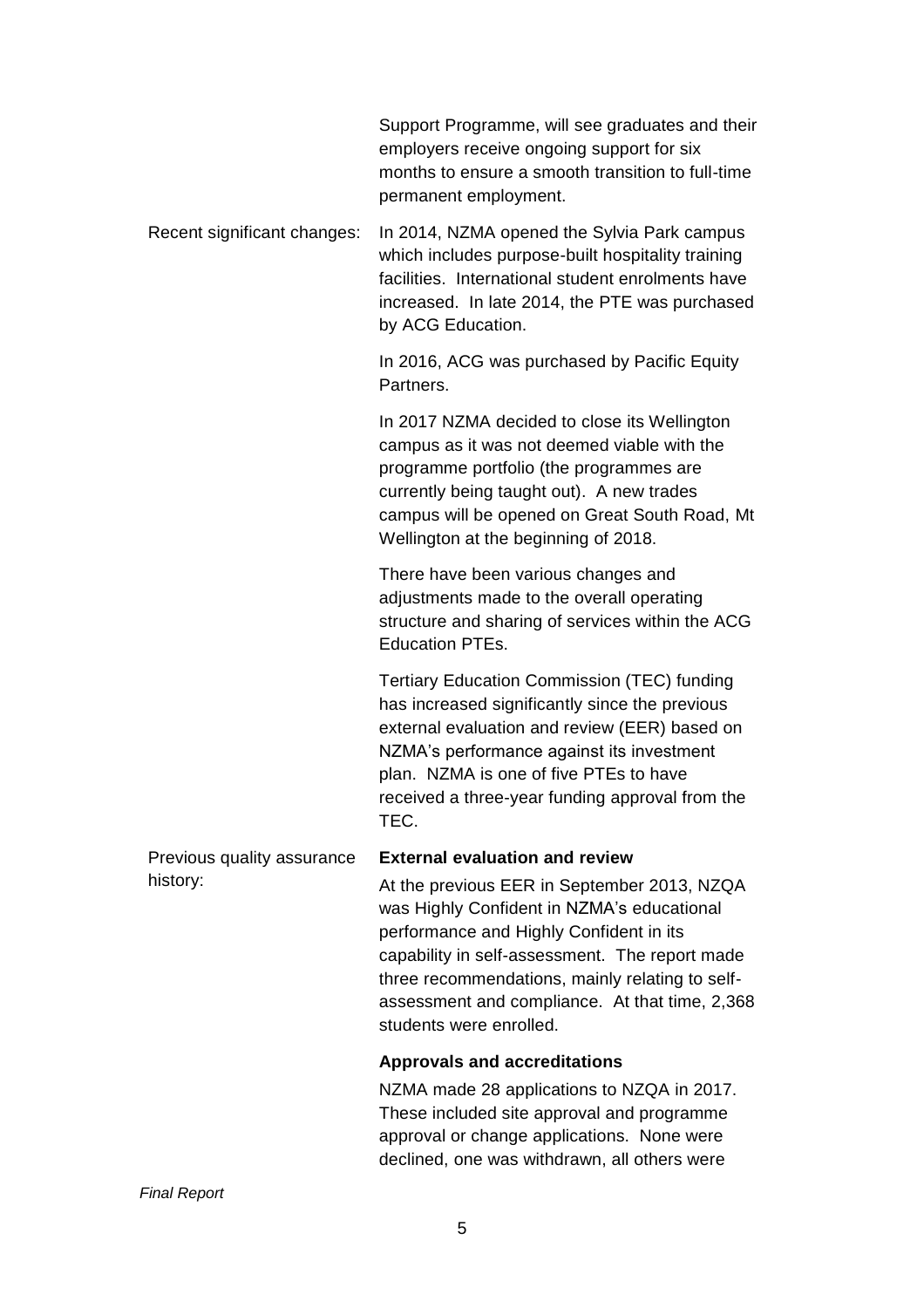approved.

#### **Tertiary assessment and moderation**

From 2014 to 2016, NZQA externally moderated assessment samples for standards from the following moderation systems: Accounting; Adult Education; Business and Management; Communication Skills; Computing 1-4; Core Skills; Early Childhood Education; Film and Electronic Media; Literacy; Numeracy; Performing Arts Technology; Technology; and Visual Arts 1-4. Results for 2014, 2015 and 2016 were deemed satisfactory by NZQA. Overall results for this moderation are tabulated below.<sup>1</sup>

#### **Consistency reviews**

At an NZQA consistency review in October 2016, the graduates of the New Zealand Certificate in Retail (Level 3) were deemed to have met the graduate profile.

Other: In May 2017, NZMA received a joint NZQA and Immigration New Zealand letter detailing concerns over Indian student visa decline rates. NZMA responded by outlining measures and steps in place to improve visa approval rates. NZMA has also received a follow-up notice confirming that NZMA had exceeded the initial approval rate target. The target visa approval rate for 31 December 2017 is 60 per cent approval, and at the time of the EER it was 58 per cent.

> The TEC audited NZMA in 2016 in relation to funding provision for domestic students. There

| Year | <b>Standards</b><br>moderated | ʻA'<br>Approved | ʻM'<br>Modify | 'X'<br>Not<br>approved | ʻN'<br>Evidence<br>not<br>required | Learner<br>samples<br>approved |
|------|-------------------------------|-----------------|---------------|------------------------|------------------------------------|--------------------------------|
| 2014 | 5                             |                 | O             | 0                      | 4                                  | 12/15                          |
| 2015 |                               | 3               |               | 0                      | 3                                  | 20/21                          |
| 2016 | 22                            | 6               | 6             | 3                      |                                    | 59/76                          |

*Final Report*

 $\overline{a}$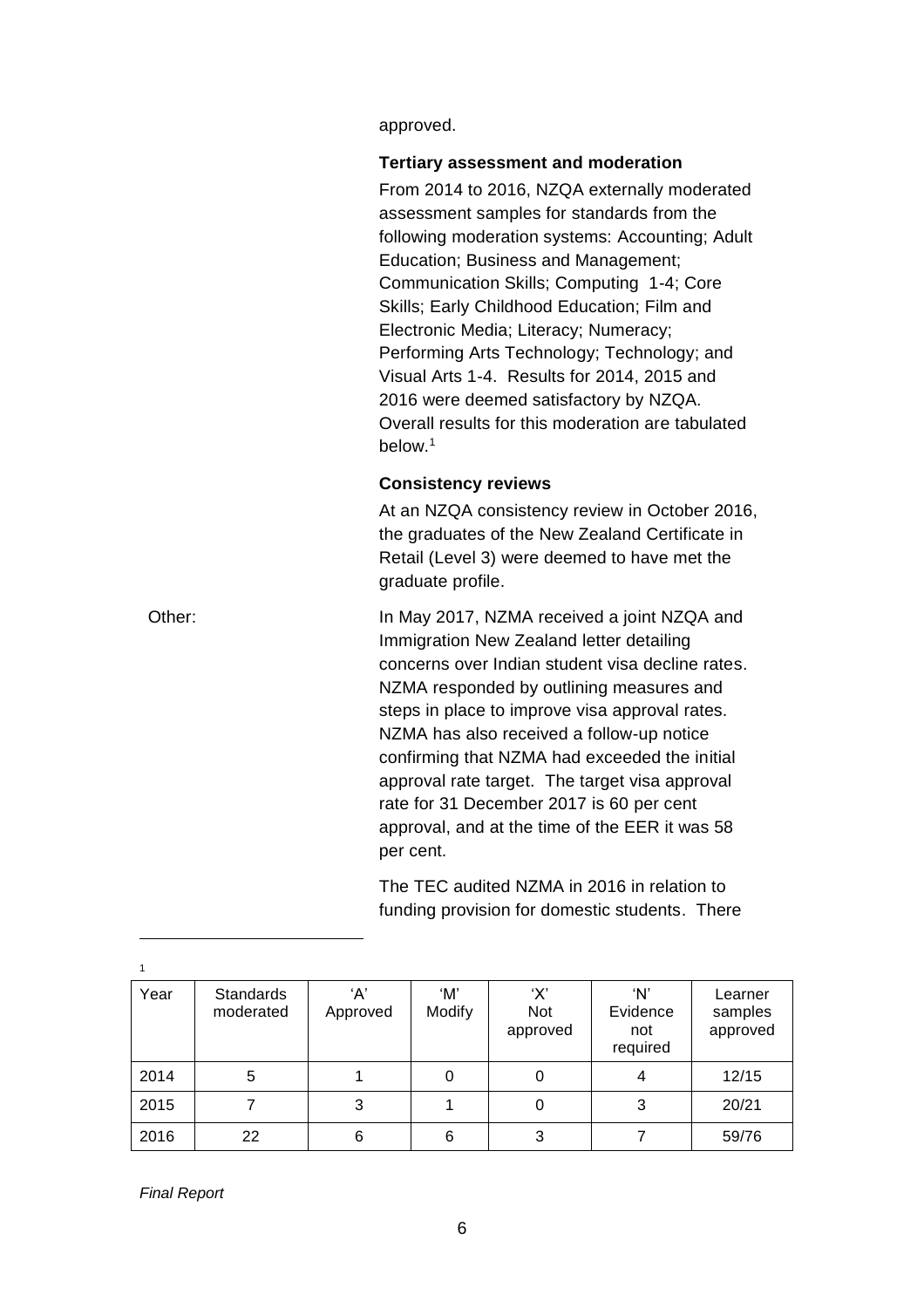were seven recommendations which were largely administrative and/or related to modifying some processes as a result of structural changes in relation to the acquisition of the PTE by ACG.

Immigration New Zealand has visited NZMA in 2017 for monitoring purposes relating to international students. In a routine, unannounced visited to the NZMA Sylvia Park campus on 16 November 2016, Immigration New Zealand reviewed attendance and attendance recording systems. On 18 July 2017 Immigration New Zealand conducted another visit for the audit of the online visa approval system following a student document check. There were no irregularities identified.

NZMA has a memorandum of understanding outlining pathways for its graduates into Auckland University of Technology degree programmes. They have also joined the Māori and Pasifika Trades Training Auckland Consortium alongside Manukau Institute of Technology and Unitec.

NZMA's Sylvia Park campus won a Property Council New Zealand award in June 2014, gaining an award of excellence in the Coffey Education and Arts Property Award category.

<span id="page-6-0"></span>NZMA assisted NZQA with the retesting and subsequent enrolment of 125 international students previously with another PTE which voluntarily gave up its accreditation for the affected programmes.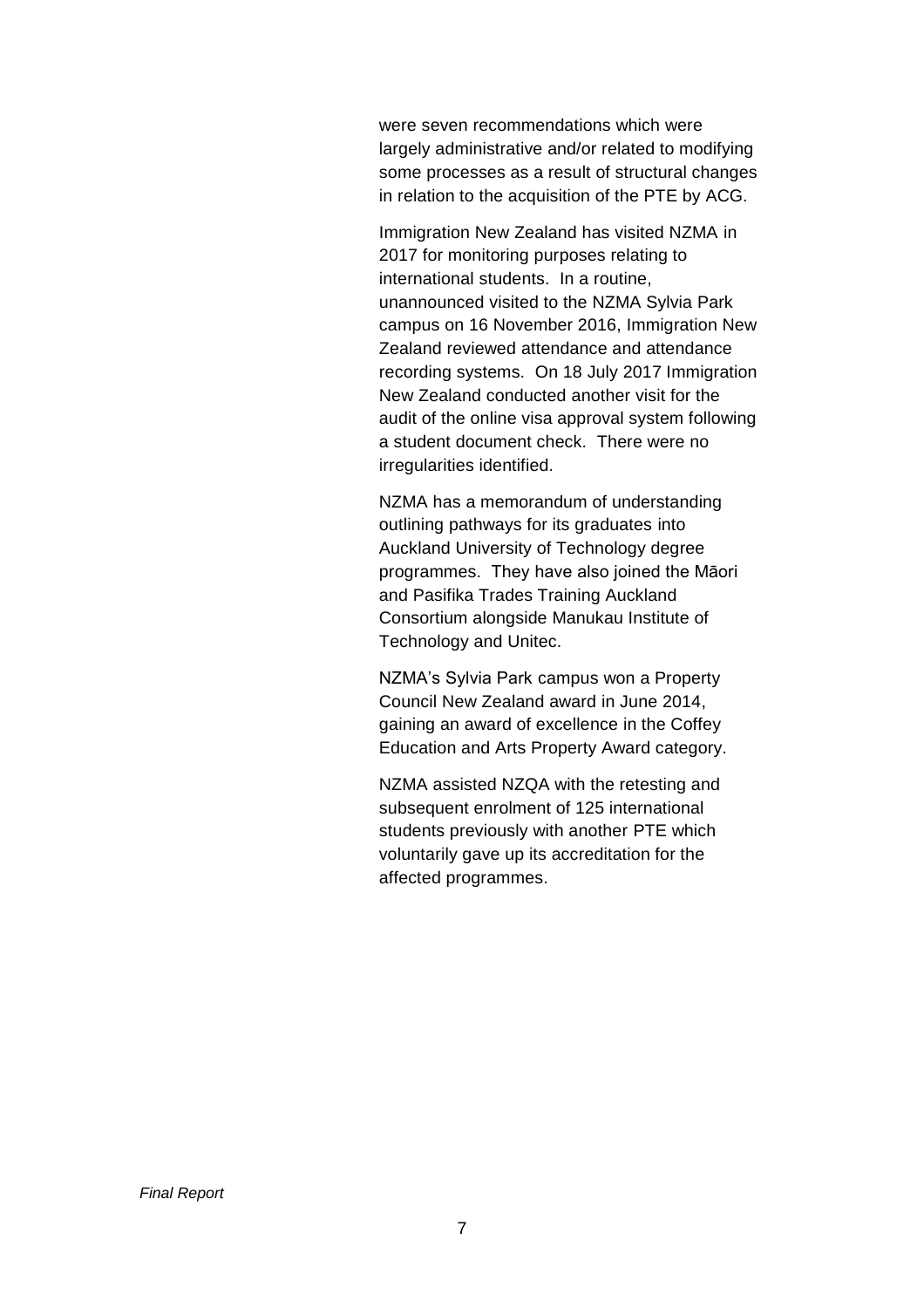### 2. Scope of external evaluation and review

#### **Focus areas and rationale for selection**

Five focus areas were included in this evaluation. Together they cover the majority of student enrolments and the mandatory focus area for international providers.

| 1. | <b>International Student</b><br><b>Support and Wellbeing</b>                                                                      | NZQA is committed to the responsible development and<br>delivery of education to international students. It is<br>essential to New Zealand's 'brand' to ensure that all<br>students are adequately supported in their programmes<br>of study. To that end, from August 2016, NZQA<br>introduced a standard focus area for all EERs of TEOs<br>that enrol international students. This focus area<br>examined how effectively the TEO under review is<br>discharging its pastoral care responsibilities towards its<br>international students. |
|----|-----------------------------------------------------------------------------------------------------------------------------------|-----------------------------------------------------------------------------------------------------------------------------------------------------------------------------------------------------------------------------------------------------------------------------------------------------------------------------------------------------------------------------------------------------------------------------------------------------------------------------------------------------------------------------------------------|
| 2. | Food and Beverage<br>Service (comprising<br>New Zealand<br>Certificate in Food and<br><b>Beverage Service</b><br>(Level 3 and 4)) | This is a large area of delivery, with over 370<br>enrolments at the time of planning the EER.<br>Programmes are offered at the Sylvia Park, Auckland<br>South and Waikato campuses. International students<br>also enrol in the Food and Beverage vocational area.                                                                                                                                                                                                                                                                           |
| 3. | Diploma in<br><b>Professional Cookery</b><br>(Level 5)                                                                            | This is a large, higher-level area of delivery with over<br>360 enrolments (both domestic and international<br>students) at the time of planning the EER. Enrolments<br>are mainly at the Sylvia Park campus.                                                                                                                                                                                                                                                                                                                                 |
|    |                                                                                                                                   | The aim of this programme is to develop the skills and<br>knowledge required by commercial chefs. It covers a<br>broad range of basic and advanced cookery knowledge<br>and the skills required for entry to the industry and<br>progression as a chef in hospitality. The programme<br>incorporates the New Zealand Certificates in Cookery<br>(Level 3 and 4).                                                                                                                                                                              |
| 4. | Youth Guarantee<br>learners                                                                                                       | Youth Guarantee-funded programmes comprise some<br>350 16-19-year-old students across campuses<br>(including a high proportion of Māori and Pasifika<br>learners). This is a fees-free programme targeting those<br>who may have struggled at school or have had a<br>disrupted education.                                                                                                                                                                                                                                                    |
|    |                                                                                                                                   | Students can achieve a level 2 or 3 hospitality-related<br>qualification at NCEA Level 1 and 2. The programme is                                                                                                                                                                                                                                                                                                                                                                                                                              |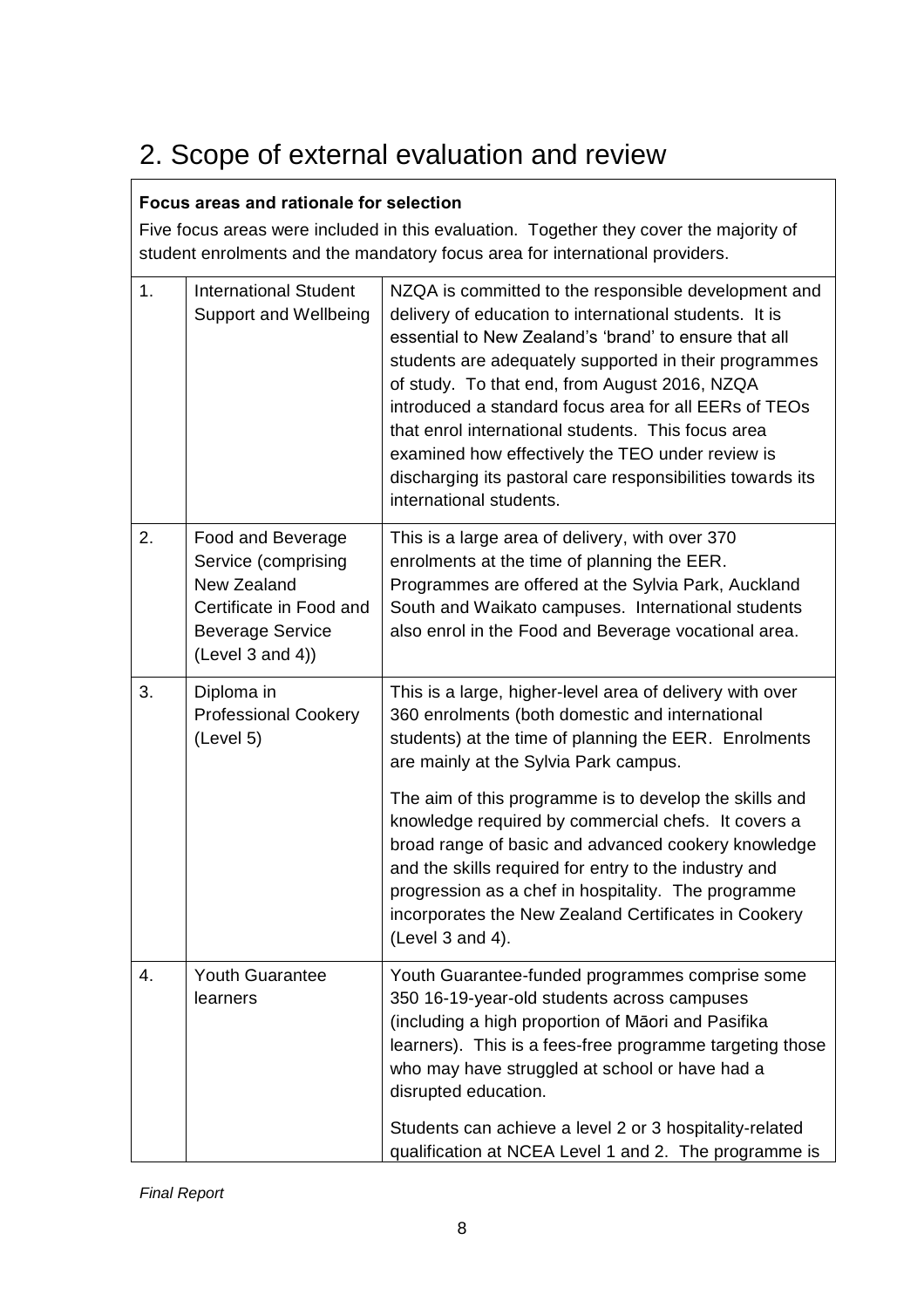|    |                                            | structured around an NZQA-approved Vocational<br>Pathway in service industries. It is delivered at the<br>Sylvia Park, Auckland South and Waikato campuses,<br>and in Rotorua.                                                                                                                                                                                                                                                                                                                                                                                                                      |
|----|--------------------------------------------|-----------------------------------------------------------------------------------------------------------------------------------------------------------------------------------------------------------------------------------------------------------------------------------------------------------------------------------------------------------------------------------------------------------------------------------------------------------------------------------------------------------------------------------------------------------------------------------------------------|
| 5. | Diploma in Applied<br>Management (Level 7) | Along with a Diploma in Hospitality Management, this<br>Applied Management programme is NZMA's highest<br>level of programme delivery. There were 50 students<br>enrolled at the time of the EER visit. The programme is<br>delivered almost exclusively to international students at<br>the Auckland city campus. Students can choose to<br>study a strand in Procurement and Supply Chain<br>Management; Professional Retailing; Project<br>Management; Health Management. The diploma<br>includes an internship arranged and overseen through<br>NZMA where students work in a business context. |

### <span id="page-8-0"></span>3. Conduct of external evaluation and review

*All external evaluation and reviews are conducted in accordance with NZQA's published policies and procedures. The methodology used is described fully in the web document Policy and Guidelines for the Conduct of External Evaluation and Review available at: http://www.nzqa.govt.nz/providers-partners/registration-andaccreditation/external-evaluation-and-review/policy-and-guidelines-eer/introduction. The TEO has an opportunity to comment on the accuracy of this report, and any submissions received are fully considered by NZQA before finalising the report.*

Four NZQA evaluators visited NZMA over four days. They visited the Sylvia Park, Otahuhu, Manukau, Auckland city and Waikato campuses. They interviewed the chief executive and other senior staff: academic quality, learning and development, the literacy and numeracy team, careers, international student care, and recruitment staff. Teachers from the focus area programmes, students, a few graduates and industry stakeholders were also interviewed. Registry and other office staff provided access to student files and related quality assurance systems including the customer relationship management system and the intranet. The ACG group chief executive was interviewed by phone, as was a TEC investment manager, to obtain additional information.

Documentation and reports sampled and considered as part of this evaluation included: NZMA's self-assessment summary, a TEC audit report, NZQA and industry training organisation moderation, curriculum materials and assessments, timetables, student files, planning documents and meeting minutes. Most of the documentation viewed on site was selected at random based on reference by staff to NZMA's key tools and processes during the interviews.

#### *Disclaimer*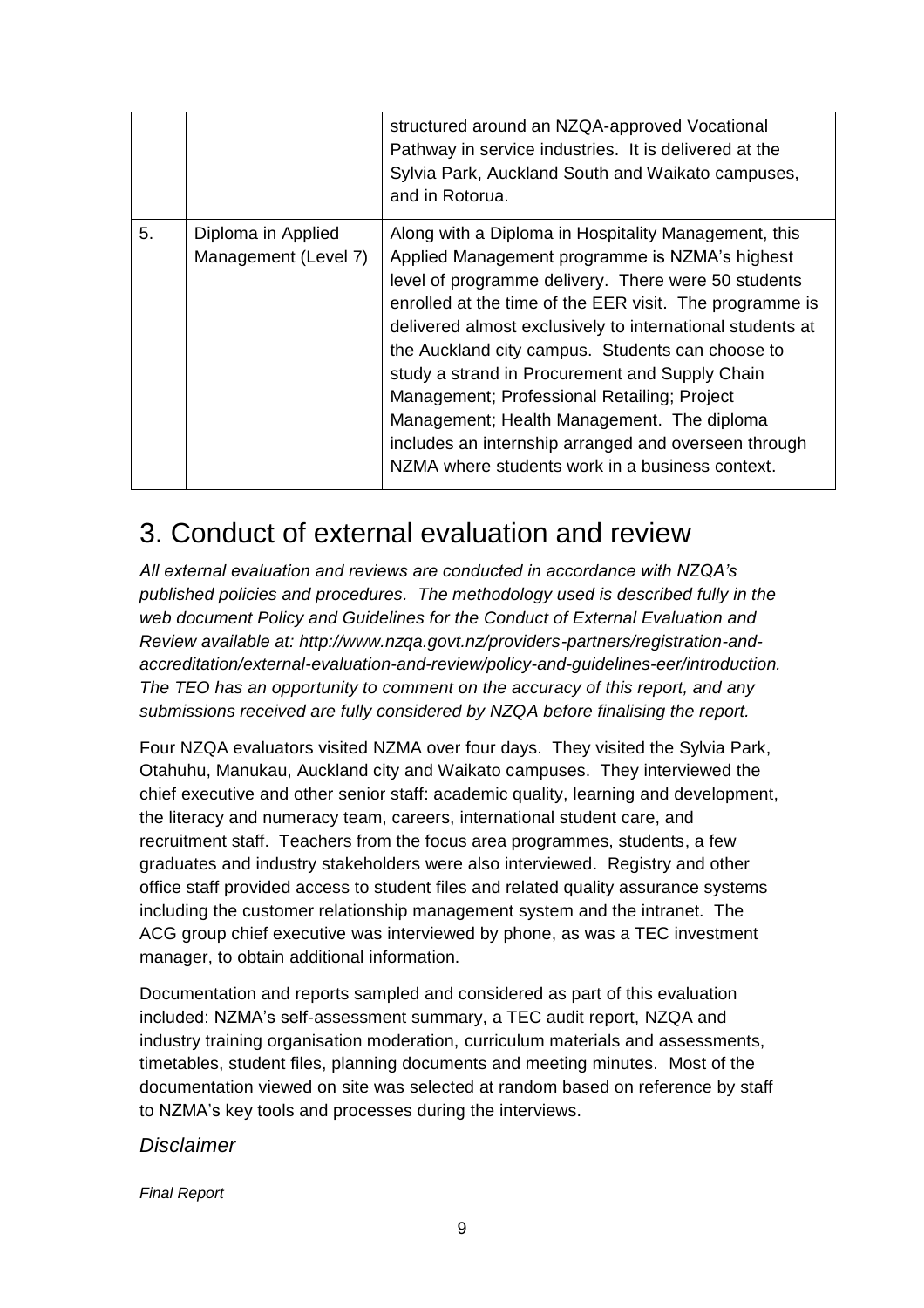*The findings in this report have been reached by means of a standard evaluative process: [http://www.nzqa.govt.nz/providers-partners/external-evaluation-and](http://www.nzqa.govt.nz/providers-partners/external-evaluation-and-review/policy-and-guidelines-eer/introduction/)[review/policy-and-guidelines-eer/introduction/.](http://www.nzqa.govt.nz/providers-partners/external-evaluation-and-review/policy-and-guidelines-eer/introduction/) They are based on a representative selection of focus areas and a sample of supporting information provided by the TEO under review or independently accessed by NZQA. As such, the report's findings offer a guide to the relative quality of the TEO at the time of the EER in the*  light of the known evidence, and the likelihood that this level of quality will continue.

*For the same reason, these findings are always limited in scope. They are derived from selections and samples evaluated at a point in time. The supporting methodology is not designed to:*

- *Identify organisational fraud<sup>2</sup>*
- *Provide comprehensive coverage of all programmes within a TEO, or of all relevant evidence sources*

*Predict the outcome of other reviews of the same TEO which, by posing different questions or examining different information, could reasonably arrive at different conclusions.*

 $\overline{a}$ 

<sup>2</sup> NZQA and the Tertiary Education Commission (TEC) comprehensively monitor risk in the tertiary education sector through a range of other mechanisms. When fraud, or any other serious risk factor, has been confirmed, corrective action is taken as a matter of urgency.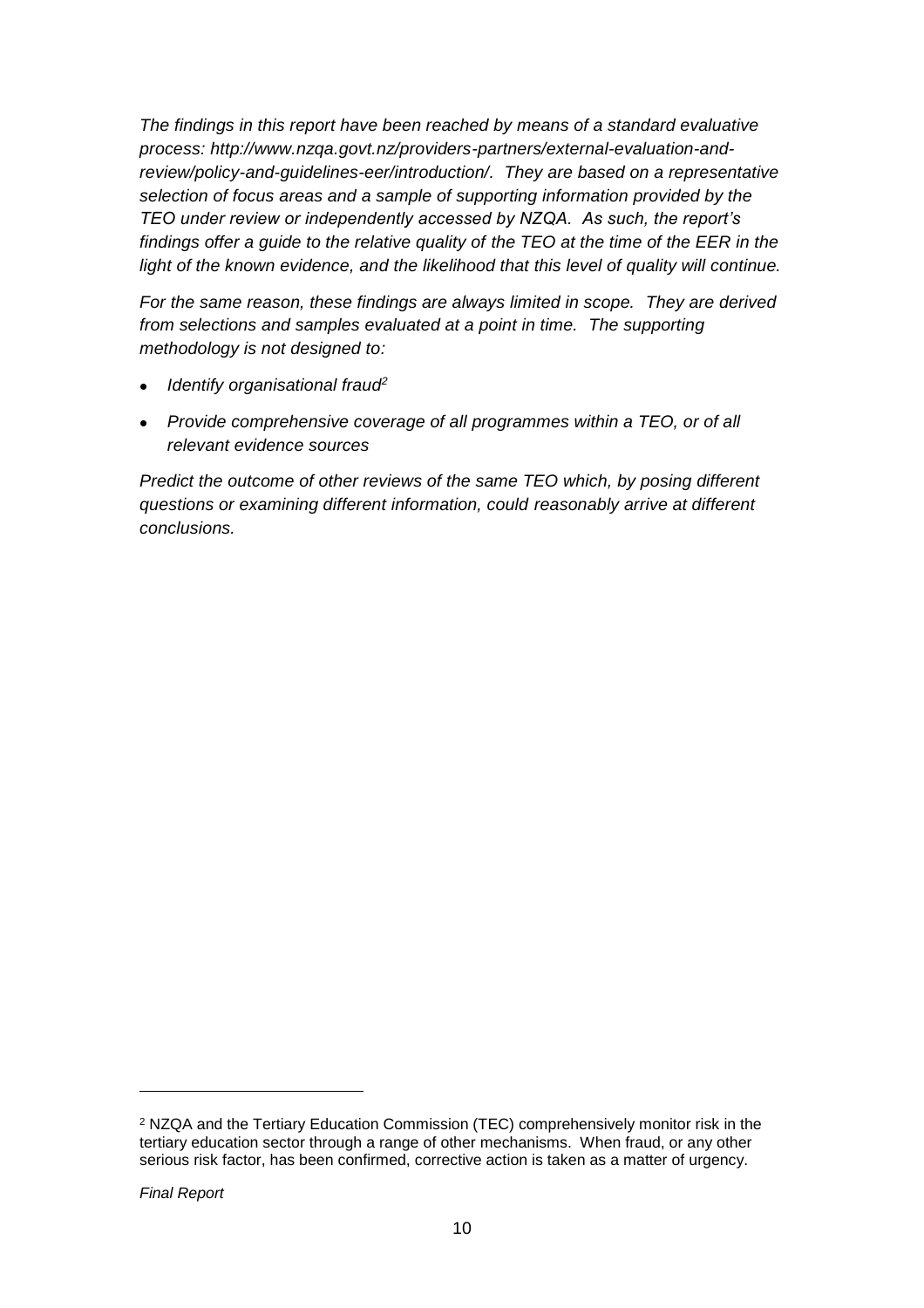## <span id="page-10-0"></span>Summary of Results

Statements of confidence on educational performance and capability in self-assessment.

NZQA is **Highly Confident** in the educational performance and **Highly Confident** in the capability in self-assessment of NZMA.

Since the previous EER, NZMA has continued to perform well as reflected by:

- Strong course pass rates and employment or other positive outcomes occurring for students and graduates, and parity of achievement across groups (see Findings 1.1).
- Students gain skills, attributes and qualifications towards sectors where there is known demand for employment. Outcomes into employment are strong (as outlined under Findings 1.2) and additional resources have been added for identifying work opportunities and gathering useful information on graduate destinations.
- Priority group learners (Māori, Pasifika, students under 25) are very well supported, and achievement across all student groups is quite consistent over time when expressed through TEC educational performance indicator data. Course completion rates are consistently around 80 per cent overall, and progression from lower to higher-level programmes is also common.
- The professional, strategic and supportive PTE management encourages growth in staff, and innovation by staff.
- NZMA maintains compliance with NZQA rules and regulations, including updating their programme portfolio and actively engaging in all required quality assurance processes.
- NZMA is continuing to meet TEC funding requirements which reflect government tertiary education goals.
- The PTE has been successfully managing the growth in student numbers since the previous EER, with notable and ongoing investment in facilities, staffing and resources such as information technology and professional development.
- The PTE has introduced initiatives such as a Dual Pathways programme with six secondary schools; collaboration and review of careers development benchmarks with a government agency; and post-placement support once students enter employment.
- There have been numerous refinements and improvements to processes arising from planning and reviews. The quality of data and other information relating to self-assessment more broadly is consistently high and well embedded across the organisation.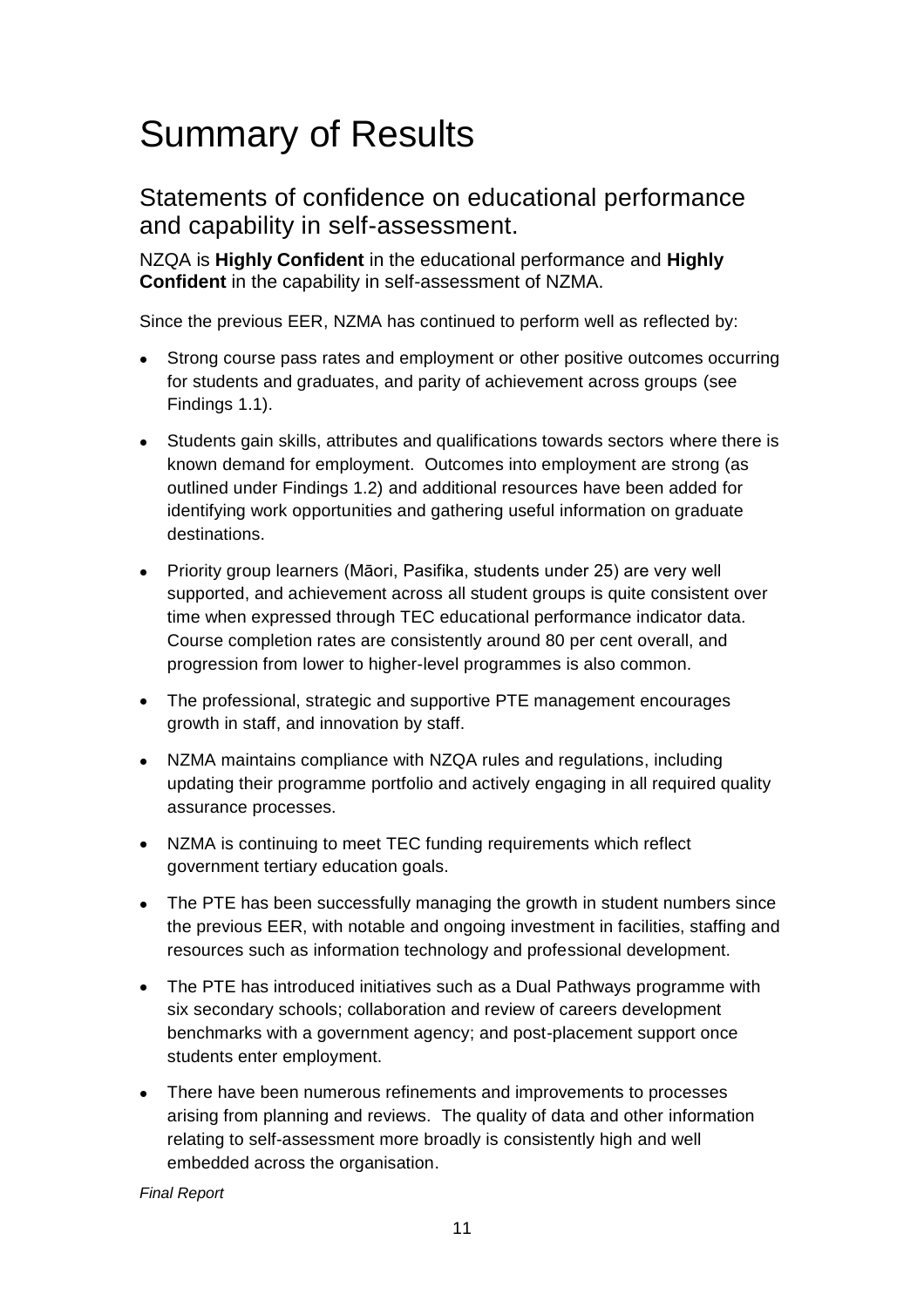At NZMA the recruitment, induction and teaching of students is well planned and effective. Policies and procedures minimise barriers for students, and the campus environments and services are designed to enhance a sense of professional development through high standards, with the intention of matching workplace requirements. The values of NZMA, which were co-constructed with staff, are used as a common point of reference to evaluate activities and manage performance.<sup>3</sup> Where the performance of individuals (be they staff or students) falters, supportive but clear processes and sanctions are used to manage and improve the situation. In cases where quality and/or compliance has been tested by outside agencies (such as weaknesses in some external moderation samples, student visa approval rates, or external audits), NZMA responds constructively and promptly to fully understand and address issues in a non-reactive way.

As well as the typical, cyclical and planned self-assessment activities of a TEO at this scale (which include management-level planning, performance appraisal, staff forums, online surveys, structured tutor observation, advisory groups, etc), the evaluators noted numerous one-off projects occurring at various levels of the organisation. These are positive, illustrate staff ownership of review, and in numerous cases were linked to changes and modifications to the way work is done. Numerous NZMA staff are involved in various forms of applied research, both formally and informally. They are encouraged to do so, and this adds significantly to the provider's reflection on and knowledge of their own performance as this work is shared and discussed across teams. Self-assessment practices are robust, coverage is broad, and is well embedded across NZMA.

Most importantly, NZMA is clearly meeting and matching the needs of many learners across multiple sites in relation to their personal development and their goals for transition to sustainable employment. Also meriting mention is the care shown around the welfare needs of all students, including internationals: free breakfasts, suitable clothing, transportation in some cases, and helping to find accommodation when students face homelessness. All of these are pressing concerns for many among the NZMA domestic student cohort, in South Auckland in particular. NZMA is at a scale and has internal resources and networks among industry and social agencies which very clearly contribute to positive outcomes.

<sup>3</sup> NZMA values 'quality, innovation, passion, respect, integrity'.

*Final Report*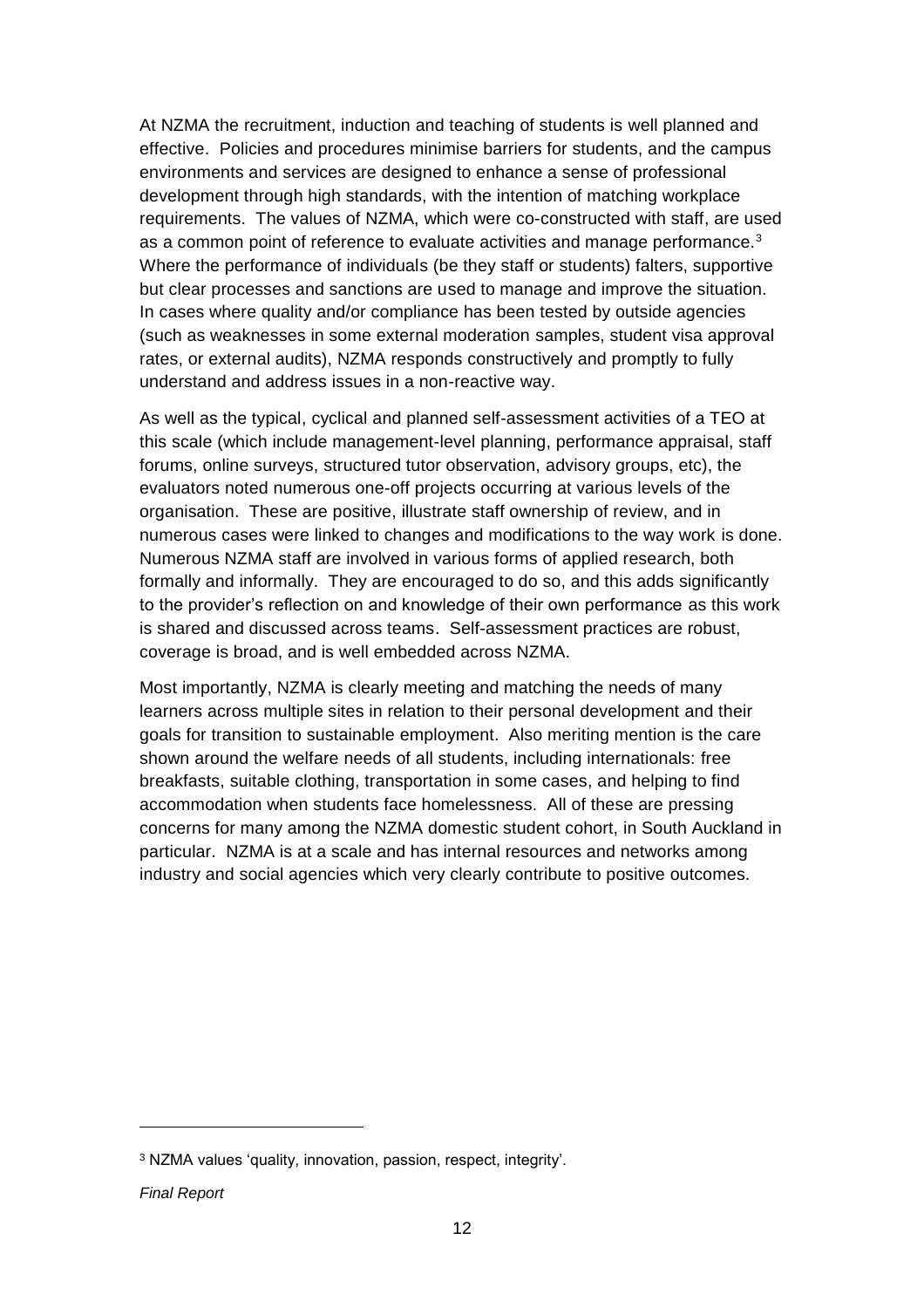## <span id="page-12-0"></span>Findings<sup>4</sup>

#### 1.1 How well do students achieve?

The rating for performance in relation to this key evaluation question is **Excellent.**

The rating for capability in self-assessment for this key evaluation question is **Excellent.**

NZMA students achieve very well. Achievement patterns over recent years indicate high levels of parity across priority groups, and programme relevance and content.

NZMA closely monitors student progress and achievement on a student-by-student, programme, campus and PTE-wide basis. Increasing use of information technology systems – which capture day-to-day matters such as non-attendance or students' particular challenges and goals – are used to monitor progress and bring attention to support needs. This information is updated at least weekly. Regional and campus managers have access to a wider field of parameters including targets and funder expectations which are monitored and reported to the leadership group. These processes – coupled with year-on-year comparisons, and comparisons with the PTE sector using the TEC educational performance indicators – provide the chief executive and governance with a comprehensive view of pass rates and any trends of concern (see Tables 1 and 2). A notable example of this are the improvements to recruitment and pastoral care based on information gathered and analysed around withdrawn students.

Notable features of the achievement data presented in Table 1 below include:

- The high numbers of Māori (1,249 in 2016) and Pasifika (989 in 2016) students and their pass rates are on a par with non-Māori/Pasifika students. For 2014- 2016, course completions for students identifying as Māori averaged 86 per cent, while Pasifika were 85 per cent and 'non-Māori' 88 per cent. Qualification completions show a similar pattern.<sup>5</sup>
- 70 per cent (2,741) of all students enrolled were in the government's under-25 priority group in 2016. Many of these were previously not in employment, education or training.
- A decline in 2016 course and qualification completions rates is attributed to TEC rule changes in reporting<sup> $6$ </sup> and a change in the student profile in a context

 $\overline{a}$ 

<sup>4</sup> The findings in this report are derived using a standard process and are based on a targeted sample of the organisation's activities.

<sup>5</sup> All funding sources combined.

<sup>6</sup> As confirmed by the TEC.

*Final Report*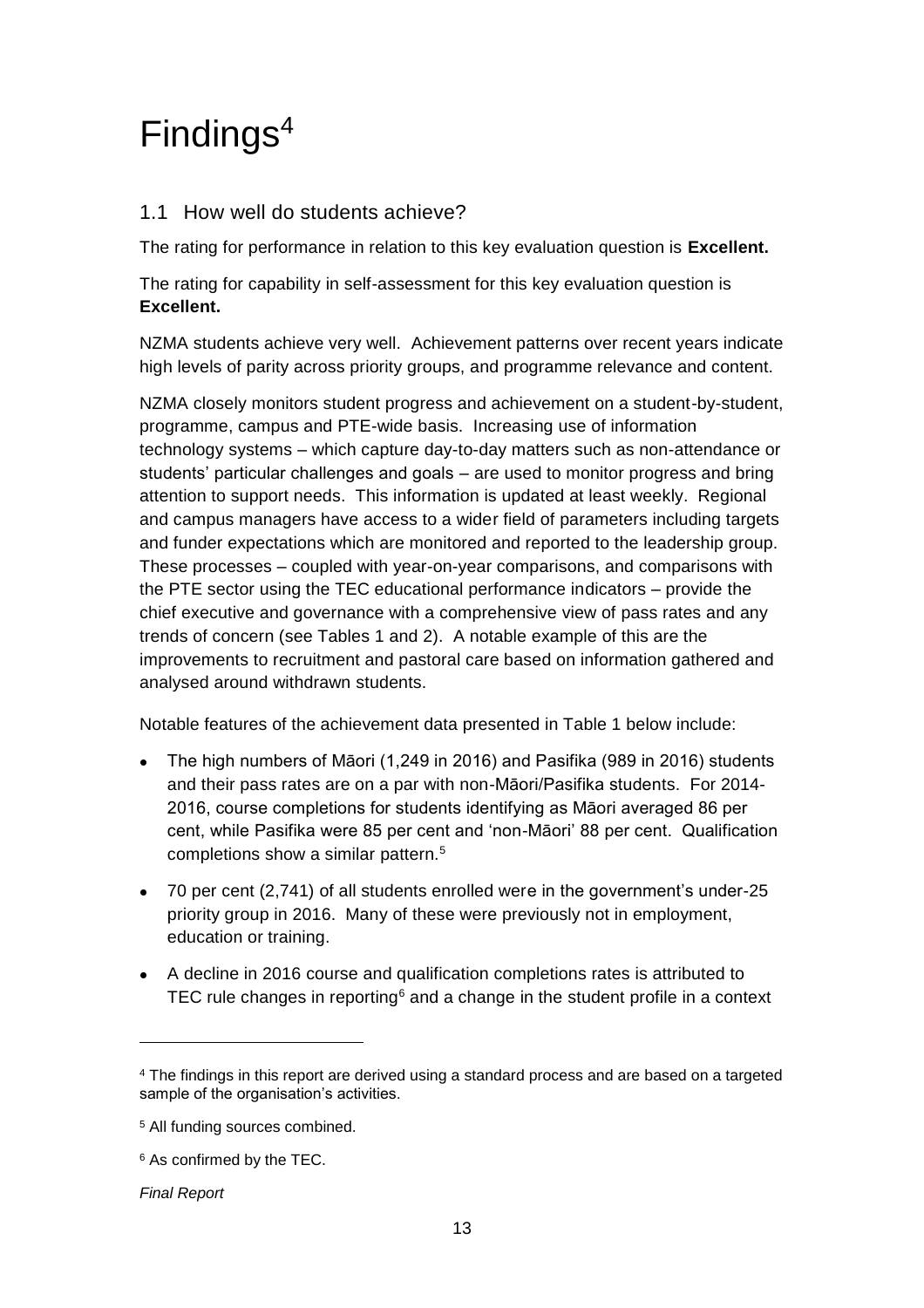of high employment. Students with more complex social challenges or learning needs are being enrolled and are succeeding, which is positive.

- The sizeable increase in domestic student numbers has not negatively affected course pass rates. The same can be said of international students, although they enrol with a very different educational background. Twice as many international students are male as female, the reverse of the composition of domestic students.
- Variability in pass rates for the Cookery qualification are affected by domestic student numbers changing from year to year, but international student pass rates are more consistent.

|                                                                | 2013       | 2014      | 2015      | 2016                |  |
|----------------------------------------------------------------|------------|-----------|-----------|---------------------|--|
| Number of students enrolled                                    | 2,264      | 2,190     | 1,900     | 3,940               |  |
| All programmes - course (and<br>qualification) completions*    | 89% (102%) | 89% (96%) | 92% (91%) | 82% (83%)           |  |
| Domestic students - course completions**                       |            |           |           |                     |  |
| Food and Beverage (including<br>some Youth Guarantee learners) | 93%        | 91%       | 94%       | 86%                 |  |
| Diploma in Applied Management<br>(Level 7)                     | n/a        | n/a       | n/a       | 58%<br>(3 students) |  |
| Diploma in Professional Cookery<br>(Level 5)                   | 100%       | 44%       | 78%       | 85%                 |  |
| Māori course completion<br>(EFTS)                              | 88% (612)  | 90% (763) | 92% (618) | 81% (712)           |  |
| Pasifika course completion (EFTS)                              | 89% (422)  | 88% (459) | 92% (411) | 79% (578)           |  |
| <b>International students</b>                                  |            |           |           |                     |  |
| All programmes - course<br>completions**                       | 98%        | 93%       | 95%       | 96%                 |  |

#### **Table 1. Course and qualification completions 2013-2016**

Source: TEC single data return confirmed reporting\* (or NZMA data\*\*)

Not visible through this data, but important in both contributing to and interpreting it, are the consistent percentage pass rates year-on-year, which may be linked to intensive interview and acceptance processes ('right student on right programme'). The pathway many students (53 per cent in 2016) follow from lower-level 20-week programmes to higher-level qualifications also contributes.

Where students do not have a suitable level of literacy to undertake an entry-level programme (as determined by an in-house assessment), they are referred to a partner organisation with suitable preparatory programmes. This may also play a part in maintaining strong pass rates.

Students are informed of pathways with good information (including helpful graphics) on how each qualification relates to the workplace, and what roles become available with higher qualifications and on-job experience over time.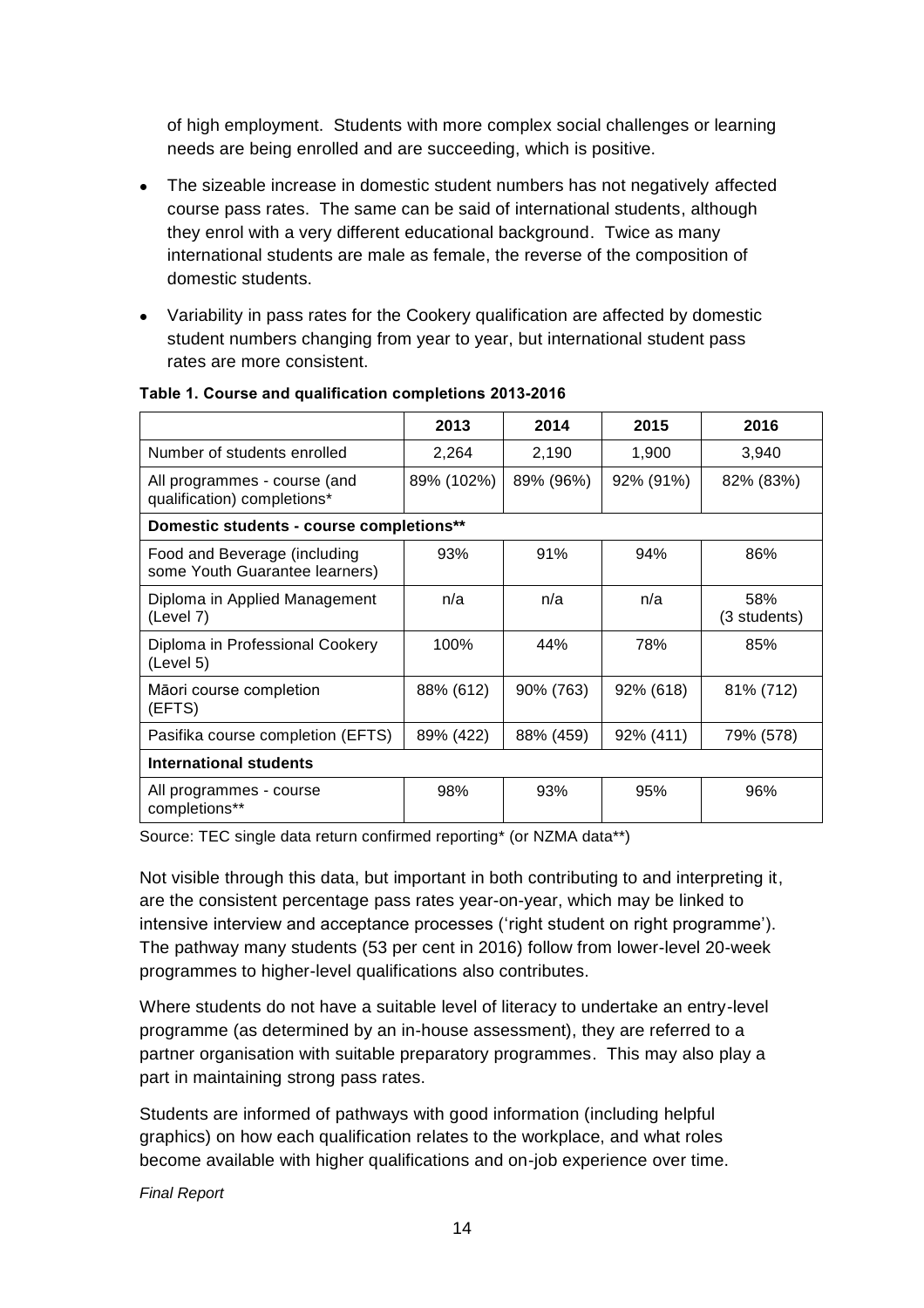These are important motivational factors, also supporting the pass rates, given that NZMA needs assessment has determined that students want vocational skills and qualifications for sustainable, local employment.

The programme portfolio on offer is relevant to the Auckland and Waikato labour markets (the focus areas for this evaluation) in particular. Programmes are workintegrated wherever possible, with students' involvement ranging from simulated work environments such as on-campus cafes, though to work experience and internships, depending on the programme level. The links between industry and NZMA careers staff and workplaces, advisory groups and internship or work experience coordinators are active, ongoing and well documented and very effective.

Youth Guarantee student performance is among the highest in the country. This is mainly due to the individual attention and care given to each student and the holistic support systems of the organisation, enhanced by the dedication of all staff – academic and non-academic.

| Group <sup>*</sup>                              | 2013         | 2014      | 2015        | 2016      |
|-------------------------------------------------|--------------|-----------|-------------|-----------|
| Number of students                              | 129          | 146       | 134         | 589       |
| Course (and qualification)<br>completions       | 81%<br>(98%) | 85% (91%) | 94% (96%)   | 75% (76%) |
| Students under-25 course<br>completion (EFTS)** | 81% (80)     | 85% (99)  | 94% (96)    | 75% (303) |
| Māori students course<br>completion (EFTS)**    | 76% (40)     | 80% (45)  | 92% (49)    | 73% (107) |
| Pasifika students course<br>completion (EFTS)** | 85% (31)     | 78% (30)  | $90\% (21)$ | 73% (79)  |

**Table 2. Trends in completion rates 2013-2016 (Youth Guarantee-funded learners)**

\*Some students may be included in more than one priority group category, limiting comparability of performance between the three groups.

\*\*Equivalent full-time students enrolled shown in brackets.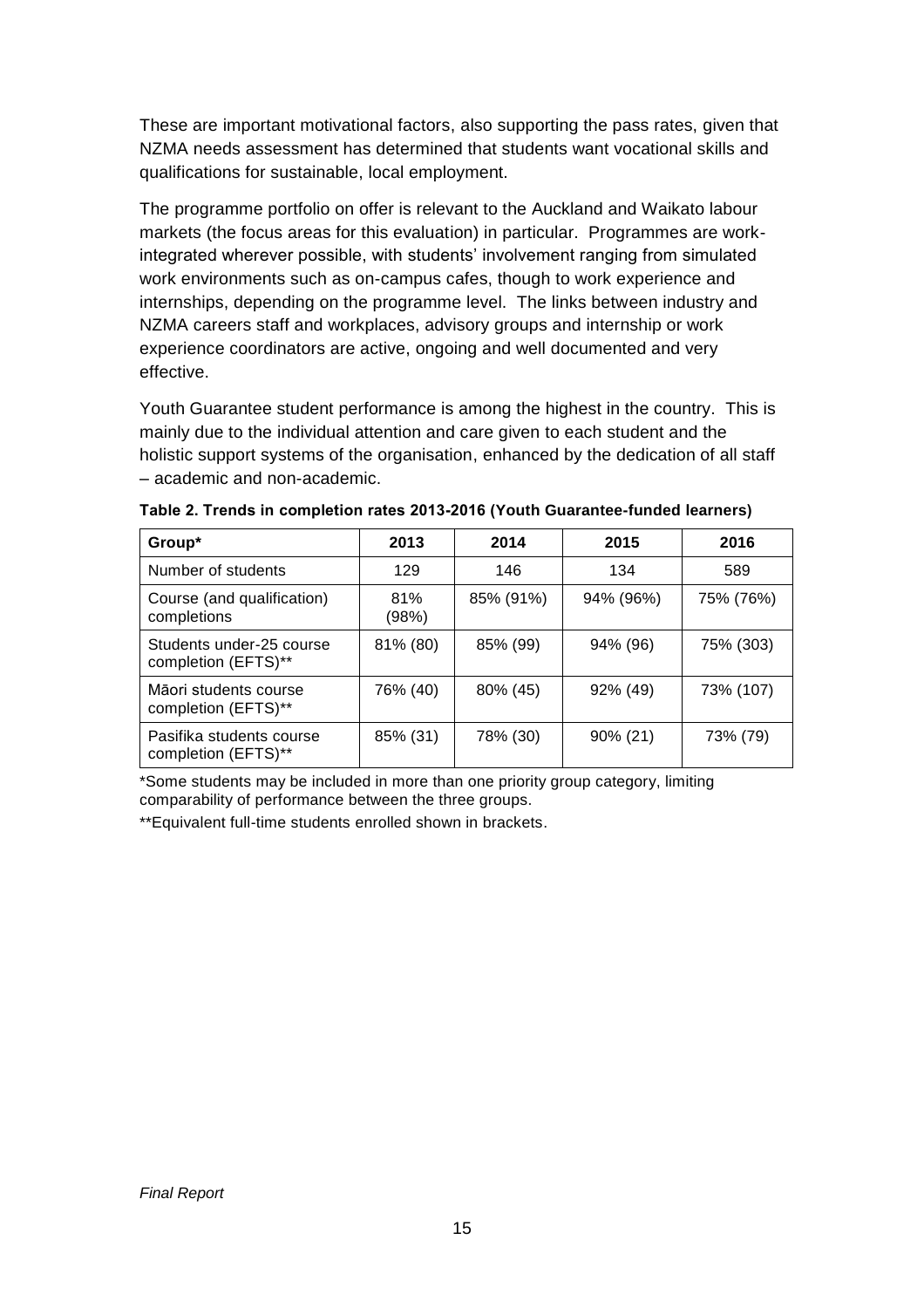#### 1.2 What is the value of the outcomes for key stakeholders, including students?

The rating for performance in relation to this key evaluation question is **Excellent.**

The rating for capability in self-assessment for this key evaluation question is **Excellent.**

Students, whānau, employers and the government gain excellent value from the programmes delivered by NZMA. This value can be summarised as new skills and enhanced personal attributes, qualifications and opportunities to gain programmerelevant employment, especially for students who might otherwise have been disengaged. The international students gain value by adding to their qualifications through majoring in a management-related area and gaining more understanding of New Zealand business. They valued their internship with local businesses. However, although their employment outcomes are high, it is less clear how sustainable that employment is and, more importantly (to the graduates), whether it links to their goals of gaining work rights and/or residency.

Knowledge of this value is built from a comprehensive interview process to understand students' needs, through to well-resourced follow-up to establish and quantify the value of the outcomes. NZMA collates 'positive graduate destination outcomes' 12 months post-study which include employment and further study, either with NZMA or elsewhere. These show that between 70 and 96 per cent of graduates gain employment (with a very high proportion of graduates contacted). There has been a steady increase in positive outcomes since the previous  $EER.^7$ NZMA has a reasonably full picture of graduate destinations, reliable direct contact data, and a well-documented pattern of performance year-on-year. NZMA collects data about graduates' employment and the extent to which it aligns with the vocational content and quality of the programme in terms of employment type.

At entry, NZMA domestic students represent a group that has not been well served or has otherwise been unsuccessful in formal education and/or employment. For example, in 2016 over 1,000 domestic students studying at level 2 and 3 were tested for literacy and numeracy using the adult assessment test. Of these, 15 per cent achieved at the lowest steps, 1 and 2 of the 6-step scale.

NZMA data also indicates that well over 30 per cent of these students had no secondary school qualifications, and 37 per cent were beneficiaries or otherwise unemployed prior to enrolment. A literacy and numeracy-themed focus group for tutors in 2016 noted that some 'tutors commented that punctuation and spelling were issues at all levels and that comprehension is sometimes a problem [even] at level 5'. The importance of effectively embedding literacy and numeracy development within vocational programmes, which is an NZMA focus, is highlighted

 $\overline{a}$ 

<sup>7</sup> 'Positive graduate destination outcomes' for 2017 year to date: international 96 per cent; New Zealand European 71 per cent; Māori 80 per cent; Pasifika 77 per cent; other domestic 70 per cent.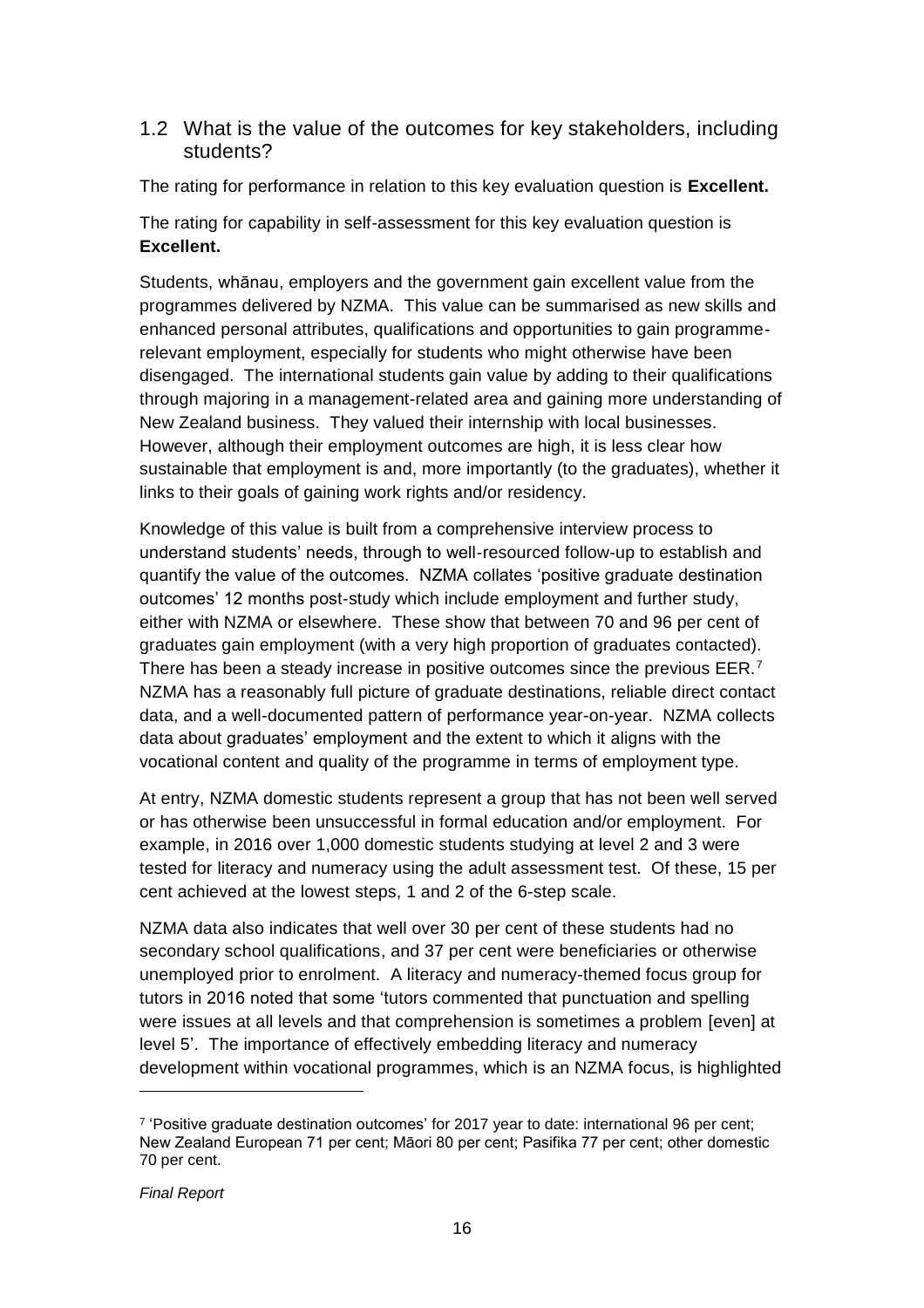here, as is student need. The rates of post-study employment, and graduates with a qualification in an area with work opportunities, are pointers towards students improving their wellbeing and applying their new knowledge and skills in positive ways.

Of the 2016 student intake, 83 per cent left NZMA with a qualification suitable for entry level or higher employment across a range of industries. Careers staff brokered nearly 5,000 job placements, of which 29 per cent were permanent, fulltime positions. The seventh of eight strategic focus areas in the NZMA's set of guiding values and goals is 'creating pathways to sustainable employment'. The human resources to achieve this are well embedded, and activities such as the large-scale careers expo (to which South Auckland secondary schools are also invited, and around 100 employers actively recruit staff on that day) complement a well-refined recruitment and acceptance process. Examples of follow-up communications with non-completing or poorly attending students showed considerable efforts in re-engaging students and providing catch-up classes or additional assessments within the programme's scheduled timeframe. This no doubt contributes to the pass rates and outcomes.

Other examples of value include data from the health-related programme on the Auckland campus. This shows strong rates of progression into higher-level training including university and institute of technology/polytechnic programmes, such as nursing and midwifery, and course-relevant employment. Examples of valuable outcomes from the simulated employment and work experience within some programmes include call centre students doing fundraising for charities and hospitality students serving at charitable events or assisting projects that provide school lunches to lower-decile school students.

NZMA has staff dedicated to following up graduates to obtain reliable data on employment outcomes. This is most often done by phone, email or social media. NZMA has comprehensive, fully analysed data for all its programmes including the focus area programmes for 2014-2017. Campus and programme-level analysis also occurs. Focus area programmes all perform well, with the high demand for employees in the hospitality sector clearly apparent. NZMA also commissioned a leading economics consultancy to develop a fuller picture of the social return to taxpayers of their programme in monetary terms. Formative findings and comparisons drawn from other countries are promising, but this work is still in progress. NZMA has a strong understanding of student and stakeholder needs. This is woven into the programme design and wider support, leading to valued outcomes for many.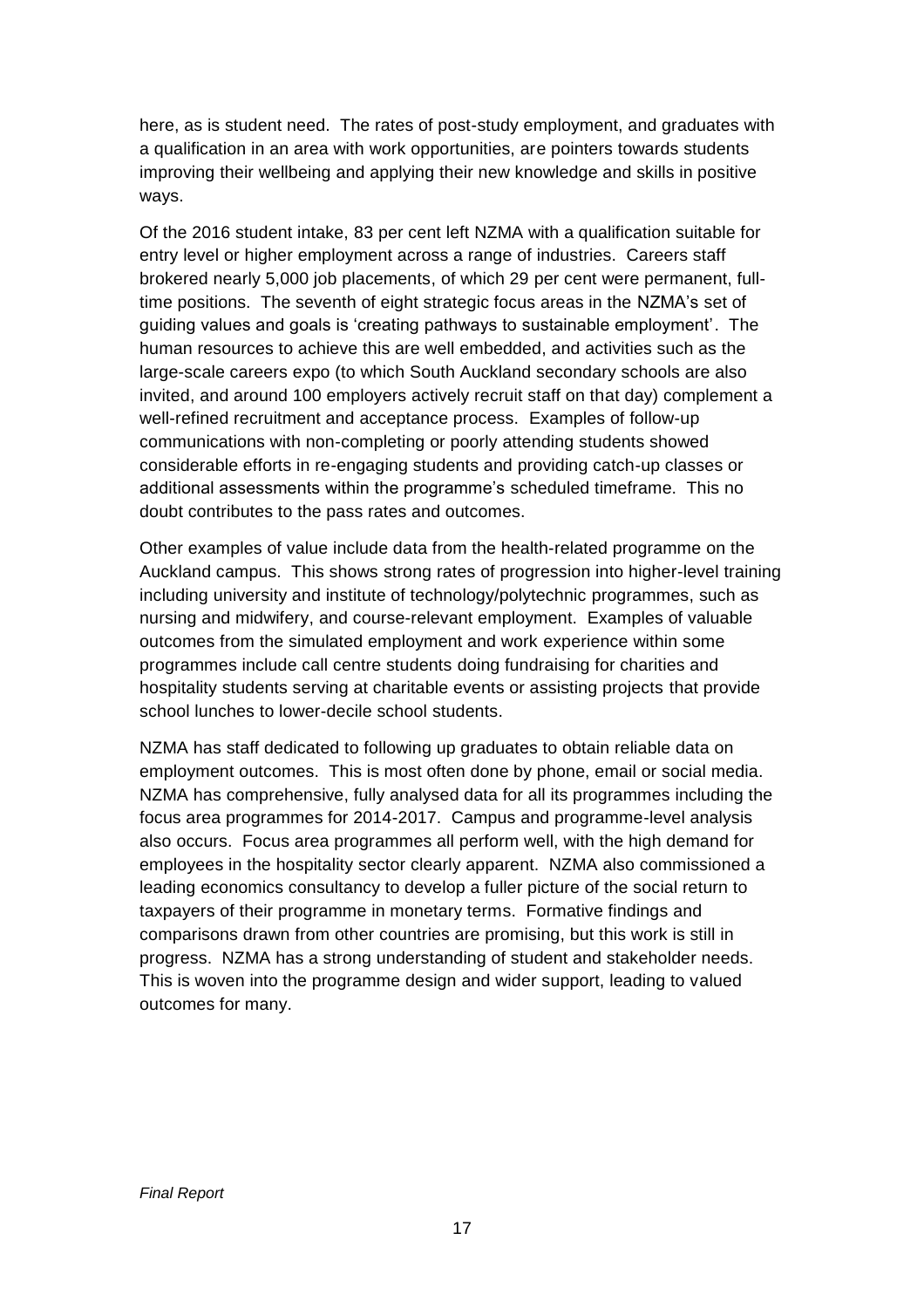1.3 How well do programme design and delivery, including learning and assessment activities, match the needs of students and other relevant stakeholders?

The rating for performance in relation to this key evaluation question is **Excellent.**

The rating for capability in self-assessment for this key evaluation question is **Excellent.**

NZMA programmes are well designed and delivered effectively and have the following common characteristics:

- Opportunities for work-integrated learning range from on-campus work experience (including realistic simulations in cafés and call centres for example) to industry work experience including short-term paid work and longer duration internships. This approach leads to work-readiness and high employment outcomes.
- There are excellent resources for students to develop applied skills and confidence: fully equipped training kitchens and cafes with multiple barista machines, cash registers and associated equipment and furnishings. NZMA encourages on-site events and functions to give students the opportunity to apply their learning in 'industry-like' settings. Teamwork, communication, hygiene and personal presentation and other soft skills are embedded in the training.
- NZMA pays attention to language, culture and wellbeing as a natural part of the programme delivery. Since the previous EER, additional staff have been added to the academic quality team, and a three-person literacy and numeracy team was created. 'In-house' delivery of the National Certificate in Adult Literacy and Numeracy Education is now occurring, ensuring a better match with NZMA needs. These staff groups – and the learning development adviser and staff who provide technical support through the various information technology platforms in active use – contribute to comprehensive, timely monitoring and review of student achievement and programme performance over time.

All programmes and all tutors are involved in a documented internal moderation system, which includes checking of all marking for new tutors (who are trained and certified in assessment practice and moderation as part of induction where required) and samples of marked work by all other markers. All assessment tasks are internally pre-moderated by an academic quality assurance staff member on each campus, and overall external moderation is centrally coordinated. Results of moderation with both NZQA and industry training organisations are largely positive, and the process of engaging with these systems and making changes as a response to post-moderation feedback is well documented. Online continuous improvement forms are used to update assessment materials. These are robust processes, assuring the quality of assessment.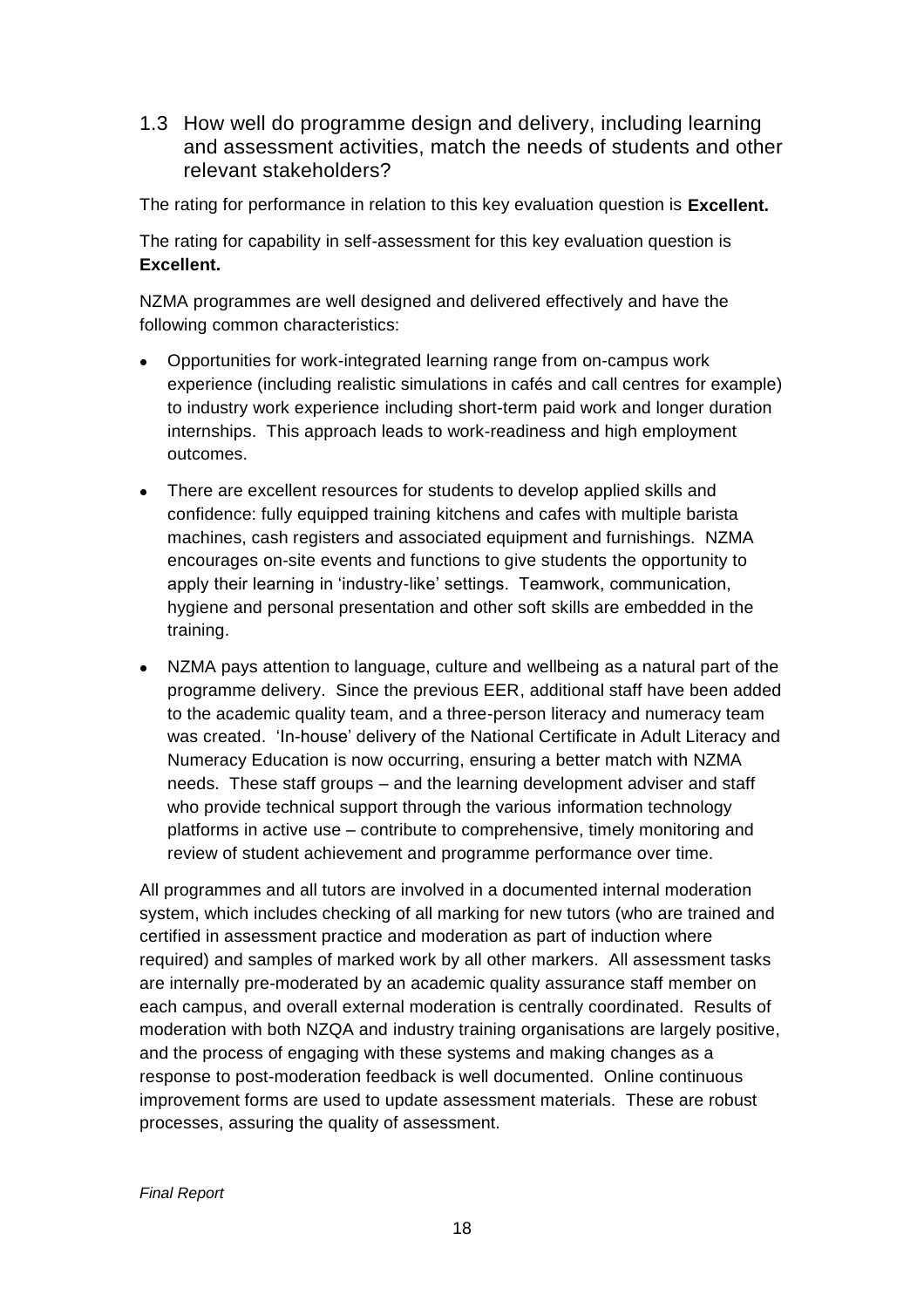Career preparation, guidance $<sup>8</sup>$  and tools are all well embedded and resourced, and</sup> this clearly supports programme development, work integration and NZMA knowledge of trends and needs across a broad range of industries. Some powerful examples of well-constructed pathways into employment at hotels across New Zealand and airport lounges were noted within the related focus areas.

#### 1.4 How effectively are students supported and involved in their learning?

The rating for performance in relation to this key evaluation question is **Excellent.**

The rating for capability in self-assessment for this key evaluation question is **Excellent.**

A number of key features – which are well planned, suitably documented, understood by staff and in operation across campuses – support a view that NZMA students are very effectively supported and involved in their learning. There is some attrition from programmes; some students drop out and some of these reportedly return later, but on the whole the achievement data, employment outcomes and student survey results indicate excellent engagement.

NZMA produced a statement of intent (2017-2020) with the goal of Māori and Pasifika parity of achievement with other student groups. This document has a detailed implementation plan which is well advanced and was reflected in staff and student interviews. Students interviewed during this evaluation provided in-depth accounts of how staff support and involve them in their programmes of study, as well as how students support each other to succeed. Students valued the wellplanned, interactive programmes and the relationships they have with the tutors. Scheduled online anonymous surveys give students regular opportunities to provide feedback on their experience and the teaching. Evidence from these is positive. There have been few concerns or complaints, and the process for students to raise issues is clearly laid out in handbooks and on notice boards.

Additional pastoral support is provided alongside students' programmes including mental health and budgeting advice.<sup>9</sup> A sound and constantly reviewed induction

<sup>&</sup>lt;sup>8</sup> 'Evidence collected demonstrates NZMA predominantly sits within assessment statements 'Consolidating effectiveness' and 'Highly Effective' when measured against the dimensions… Organisation engagement, Student engagement and Employer and Industry Engagement [within the Careers NZ Career Development Benchmarks]. While NZMA is performing well against most statements in Organisation Engagement, there are a few areas where further improvement can be made in relation to policy, and specific strategies for Māori and Pasifika students'. (Source: NZMA review)

<sup>9</sup> Provided through the Phoenix Programme developed by NZMA, involving internal staff and external agencies and speakers.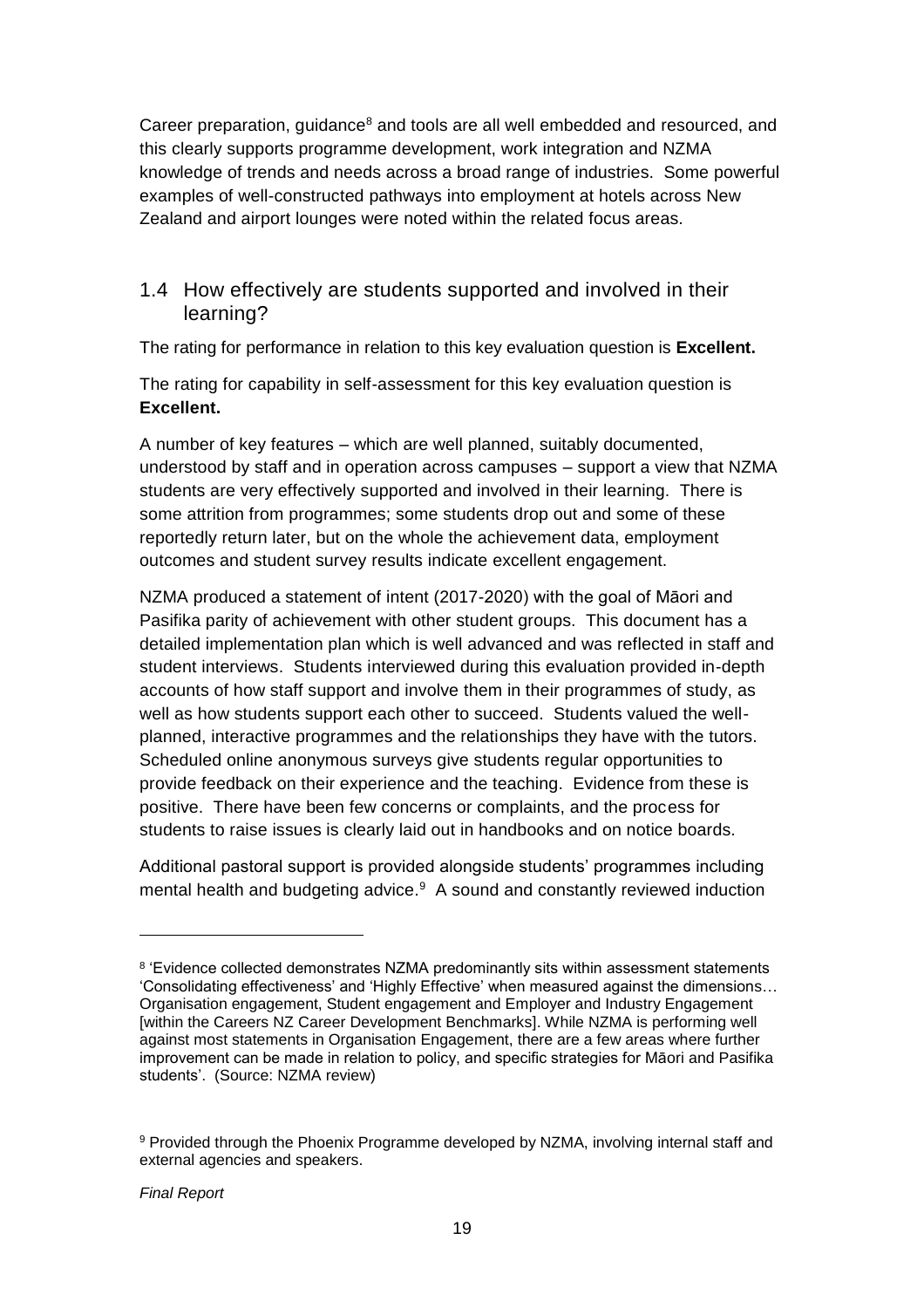process supports international students on arrival, and they benefit from their interactions with domestic students who are on the same campus and may often be on the same programme. Some students choose to participate in kapa haka and cultural groups on campus, and opportunities for performance and personal development are provided.<sup>10</sup> Qualified counsellors are available to students on each campus. Student interviews revealed a complex range of needs and aspirations being well met by staff. Individual learning plans are created with student input, and progress reports on the intranet allow staff and students (with controlled access) real-time graphical information on a student's progress. These are very useful tools. NZMA responds constructively to the wellbeing needs of their students and supports an inclusive environment.

Mandatory, company-supported professional development (for all tutors on programmes at level 2 and 3) includes adult education qualifications. Processes for assisting students to understand and use the results of the assessment tool for adult literacy, and strategies to support literacy and numeracy development within programmes, are well embedded. Staff interviewed by the evaluators were able to confidently describe the links between professional development, theory and practice in supporting students and maintaining an environment where students were very active and engaged. Many students are enrolled because of the experience their friends or family members had at NZMA.

#### 1.5 How effective are governance and management in supporting educational achievement?

The rating for performance in relation to this key evaluation question is **Excellent.**

The rating for capability in self-assessment for this key evaluation question is **Excellent.**

NZMA management, with the oversight and support of their successive governance groups, has performed very convincingly in supporting educational achievement since the previous EER. The main points leading to these ratings are:

• The steady growth in student numbers since the previous EER has been well managed, with commensurate investment in facilities, staffing and resources such as information technology and professional development. The growth in international students (962 in 2016 compared with 368 in 2013) has been appropriately managed (the issue of Immigration New Zealand visa approvals noted), with some diversity of source nations and strong outcomes into employment.

<sup>&</sup>lt;sup>10</sup> In 2016 NZMA introduced a future leaders mentoring programmes designed for Māori and Pasifika students – Ngā Kaiarahi o mua and Ama taki loa.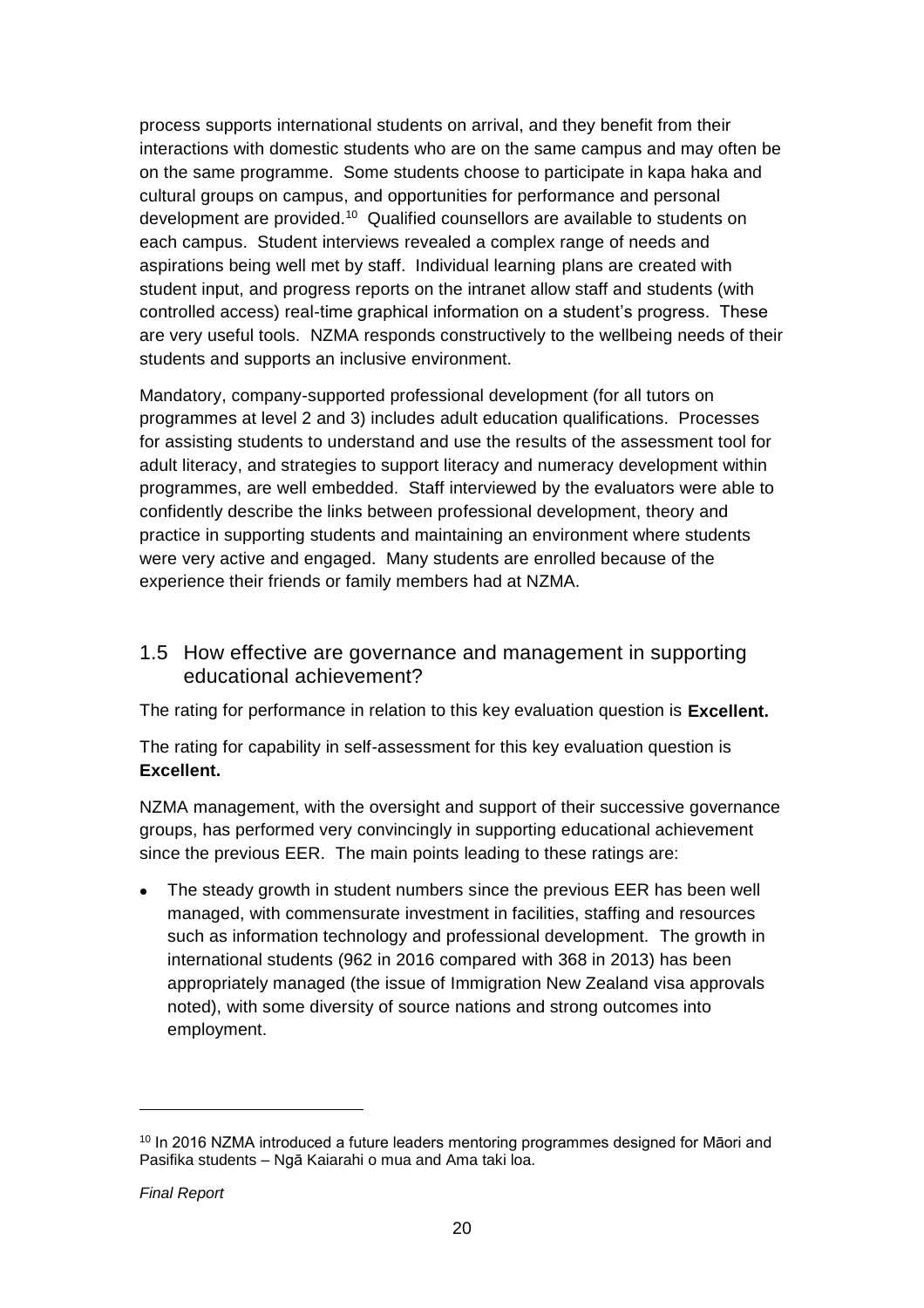- During this period, NZMA staff have also participated with NZQA and others in the redesign of qualifications and development of new programmes. This programme development has been informed by well-documented interactions with a diverse range of businesses in both formal advisory meetings and through staff visits to workplaces. Other aspects of community liaison contribute to linking NZMA to other stakeholders such as schools, community groups, police, corrections and others.
- Effective adoption and use of new technologies strengthens processes (e.g. centralised control of assessment materials and programme documentation on an intranet) and/or provide timely, accurate data for monitoring (e.g. daily attendance by student and campus; progress through course by student and programme; likely course and qualification completion rates).
- Investment in high-quality facilities supports students' learning, the quality of teaching, and the accommodation of allied services (such as employment and careers advisors who are an important component of the programme delivery model). Examples include the new campus at Sylvia Park, the refurbished Otahuhu campus, and an improved site for the city campus. These all reflect significant planning, investment and effective project planning and delivery.
- All campuses visited adopt similar enrolment and pastoral care strategies and curricula. They also participate in quality assurance activities such as teacher development and moderation in similar ways, increasing consistency across sites.
- The pending construction of a trades-related campus in South Auckland, along with joining the Māori Pasifika Trades Training Auckland Consortium, reflects innovation and responsiveness to community, industry and funder needs.
- NZMA invests in staff professional development and salaries. Staff are treated as valued professionals. Their views are actively sought, informally and formally. Professional development is mandated and encouraged, and is occurring throughout the organisation. Resourcing of this has increased since the previous EER. The leadership programme and in-house capacity-building to embed literacy and numeracy<sup>11</sup> are highly effective ways of meeting stakeholder and student needs. Teaching staff interviewed demonstrated very clear understanding of how embedding is occurring on their programmes at level 2 and 3. Achievement data around improvements in students' capability supports this view.

The findings in 1.1 and 1.2 above outline areas where self-assessment at all levels of the organisation is being effectively used to understand student needs and goals, monitor progress, and quantify outcomes. These processes are coupled with clear lines of accountability for meeting set goals. Examples of this range from the

<sup>11</sup> Deemed as 'mature' practices based on TEC parameters.

*Final Report*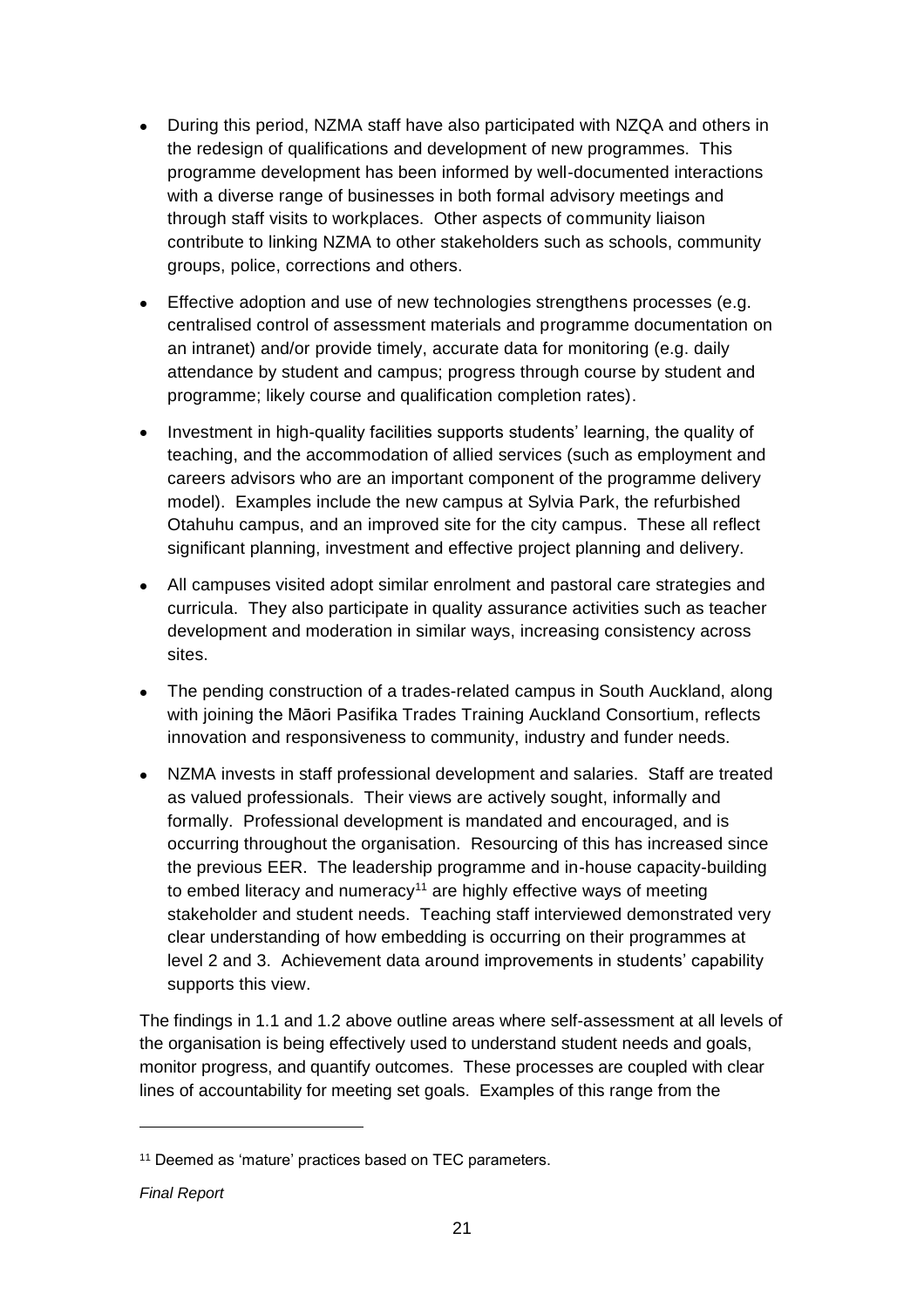investment plan, the NZMA strategic plan, the chief executive's performance objectives and monitoring of these at governance level, through to five-weekly tutor performance dashboards which are monitored (and signed off) by the tutor and their line manager.

NZMA is an increasingly data-rich organisation, and the evaluators heard of benefits from being part of the wider ACG group – financial, information technology and property services for example. These components support educational achievement and contribute to NZQA's confidence looking forward.

#### 1.6 How effectively are important compliance accountabilities managed?

The rating for performance in relation to this key evaluation question is **Excellent.**

The rating for capability in self-assessment for this key evaluation question is **Excellent.**

NZMA governance, management, registry and quality teams are effectively managing the PTE's important compliance accountabilities. Compliance management processes are robust, as demonstrated by responses to the programme hours/credits questions raised across the sector in 2015<sup>12</sup> and responses to NZQA's Rule 18 English language testing changes. NZMA accepts only IELTS (International English Language Testing System) or Pearson tests from overseas applicants and uses a Category 1 PTE within the ACG group for any onshore testing. A sample check of the PTE's web-based quality management system showed a well-administered process for updating and changing processes as policy requirements change.

Management clearly understands and prioritises the importance of maintaining high levels of compliance with the requirements of the TEC and NZQA. This is a documented and monitored component of their goals. Risk management monitoring and reporting is included in communications between NZMA and ACG, and includes relevant commentary on the implications of rule changes and policy trends that may have an impact on future decision-making. There is suitable inhouse expertise and academic quality resources within the PTE. The TEC audit report indicates compliance in relation to enrolment and academic records, as well as funding conditions, with only a few occurrences requiring correction.

Code of Practice review processes are suitable in that they occur at least annually, are fully documented and involve a range of staff involved with international students. In 2017 they included a collaborative exercise with a focus on the

<sup>12</sup> As a result of this audit, changes were made to three Early Childhood Education programmes to adjust programme hours to better align directed and self-directed learning hours with approval. New programmes have been approved to replace these since then. Self-directed learning time has been closely examined to ensure it is used appropriately.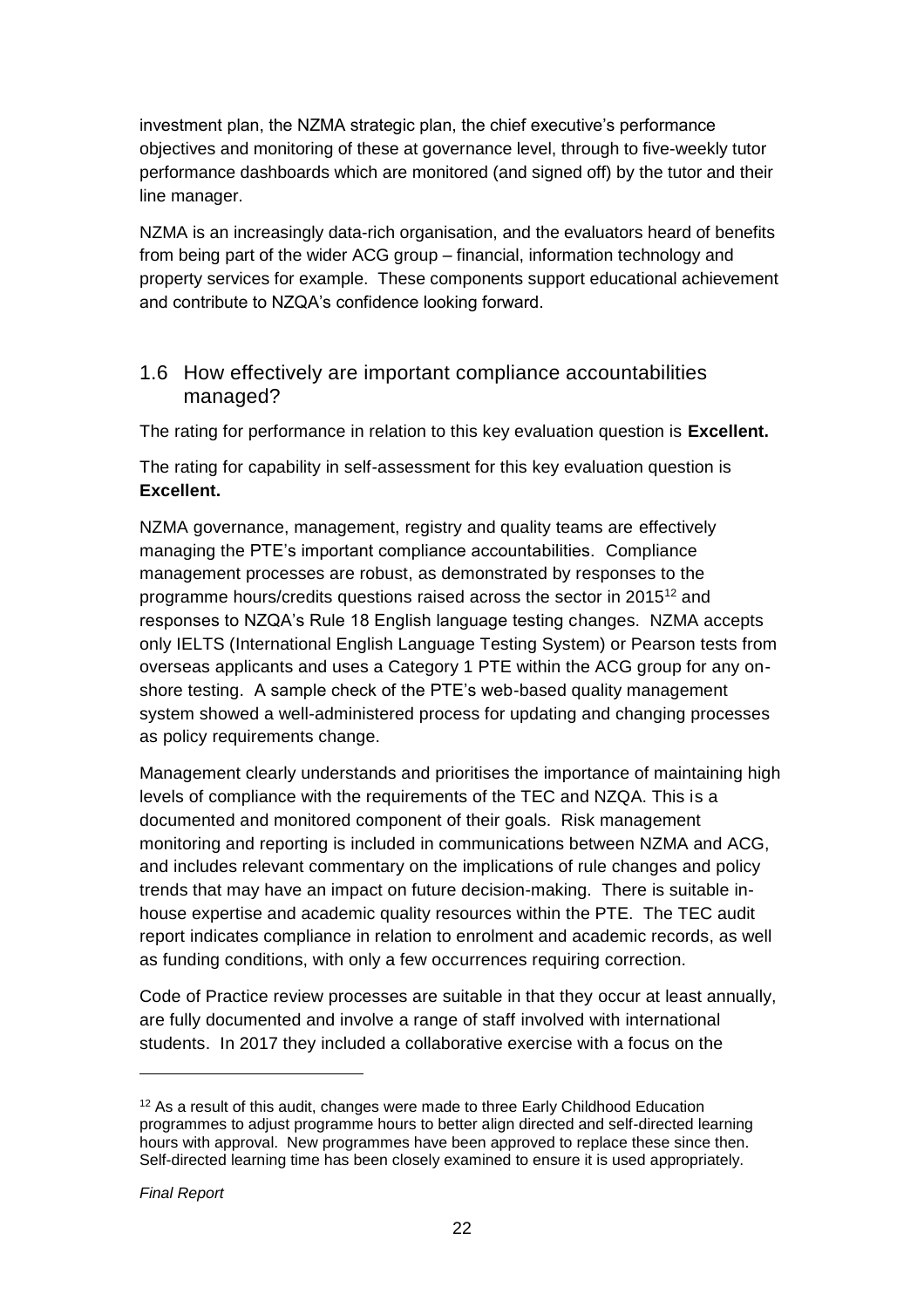intended outcomes of the revised code. Staff with key roles are knowledgeable about the code, and engage in workshops, conferences and seminars relating to the code. The focus area International Student Support and Wellbeing is rated as 'excellent' in this evaluation. NZMA is also taking concrete steps to change their international recruiting to correct the approval rate concern raised by Immigration New Zealand and NZQA. The new, limited number of offshore recruiters were recently given an orientation to the code as part of this change process.

Over the past couple of years NZMA has imposed sanctions for plagiarism and other academic misconduct. An incident of poor practice by a tutor in relation to assessments involving 20 students was identified by management who responded well, requiring re-assessment of students and performance management of that staff member. These matters were communicated to both the TEC and NZQA. Policies and procedures detailed in applications to NZQA and administered within the PTE's quality management system are actively used.

NZMA has in some cases discontinued using certain workplaces where it was deemed students were at risk of being exploited. This information was passed on to the relevant authorities. Evidence presented also shows that poor performing overseas agents have had their contracts with NZMA cancelled, and in at least one instance Immigration New Zealand was notified of an agent presenting fraudulent student documentation. There is evidence that NZMA's practices are legal and ethical, and that the PTE requires the same of organisations they work with.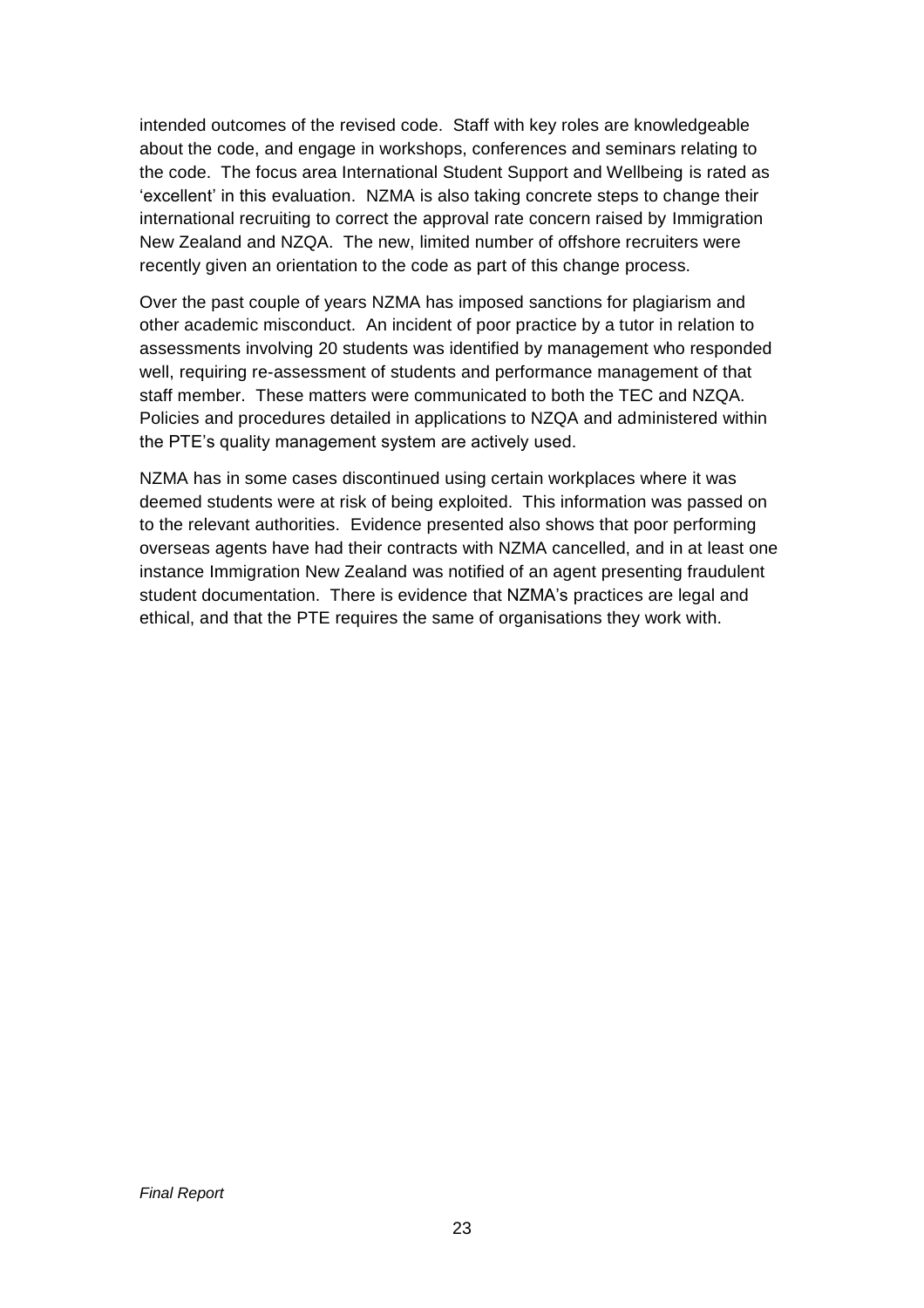### Focus Areas

*This section reports significant findings in each focus area, not already covered in Part 1.* 

2.1 Focus area: International Student Support and Wellbeing

The rating in this focus area for educational performance is **Excellent.**

The rating for capability in self-assessment for this focus area is **Excellent.**

#### 2.2 Focus area: Food and Beverage Service (comprising New Zealand Certificate in Food and Beverage Service (Level 3 and 4)

The rating in this focus area for educational performance is **Excellent.**

The rating for capability in self-assessment for this focus area is **Excellent.**

#### 2.3 Focus area: Diploma in Professional Cookery (Level 5)

The rating in this focus area for educational performance is **Excellent.**

The rating for capability in self-assessment for this focus area is **Excellent.**

#### 2.4 Focus area: Youth Guarantee learners

The rating in this focus area for educational performance is **Excellent.**

The rating for capability in self-assessment for this focus area is **Excellent.**

#### 2.5 Focus area: Diploma in Applied Management (Level 7)

The rating in this focus area for educational performance is **Good.**

The rating for capability in self-assessment for this focus area is **Good.**

*Final Report* As was reflected in the 2016 EER of the previous PTE in the ACG group offering this programme (NZCC, which previously delivered the programme but has now been incorporated into NZMA), this programme continues to perform well. The improved environment at the new Auckland campus is noted, as are the high-level qualifications of the research-active staff. The international students enrolled value the supportive learning environment and the professional standing of their teachers and the examples and case studies used. The opportunity to participate in an internship, which is well structured and monitored for quality, is a positive feature.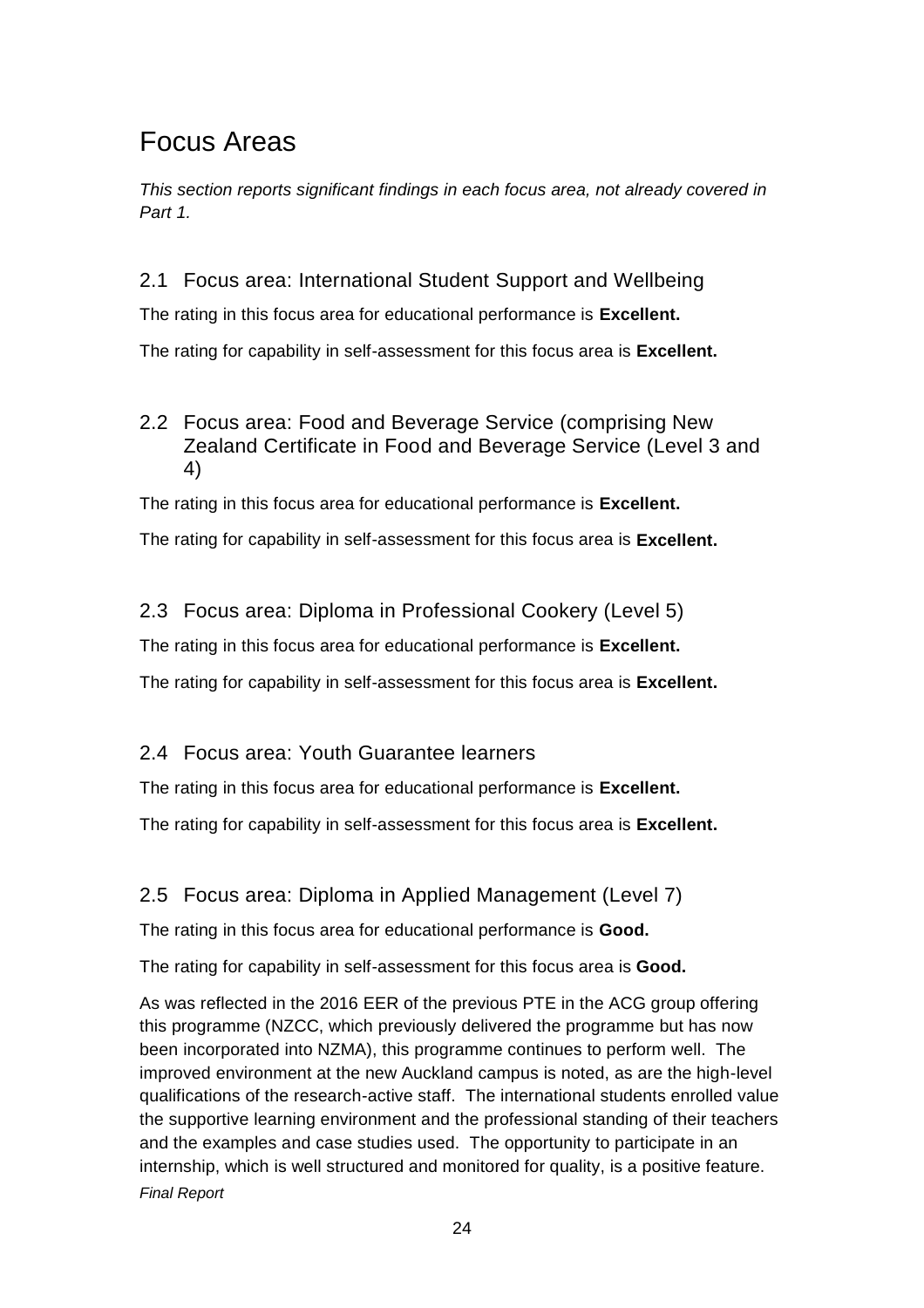Although moderation of each event occurs on a schedule, it was not clear that the overall view of assessment quality and coverage at programme level was known. Although approved by NZQA at the time of programme approval, but reportedly seldom used, the option of a third assessment (with a grade penalty) should be reviewed. The spread of classes across a teaching week is educationally sound. Although plagiarism controls and sanctions have been applied, this is an area that may warrant further analysis by management and staff based on interviews with the evaluators and the weight of evidence. The processes as described sounded slightly dated. A sample of 13 students' pre-entry English test results (verified IELTS and Pearson transcripts) showed that all met the stated entry criteria.

The ratings for this focus area reflect the less convincing evidence on the educational 'value add' of the programme for the international students enrolled (most of whom reportedly have undergraduate qualifications from their country of origin and use the programme as a pathway to a work rights visa), and some caution around the overall assessment design (see recommendations below).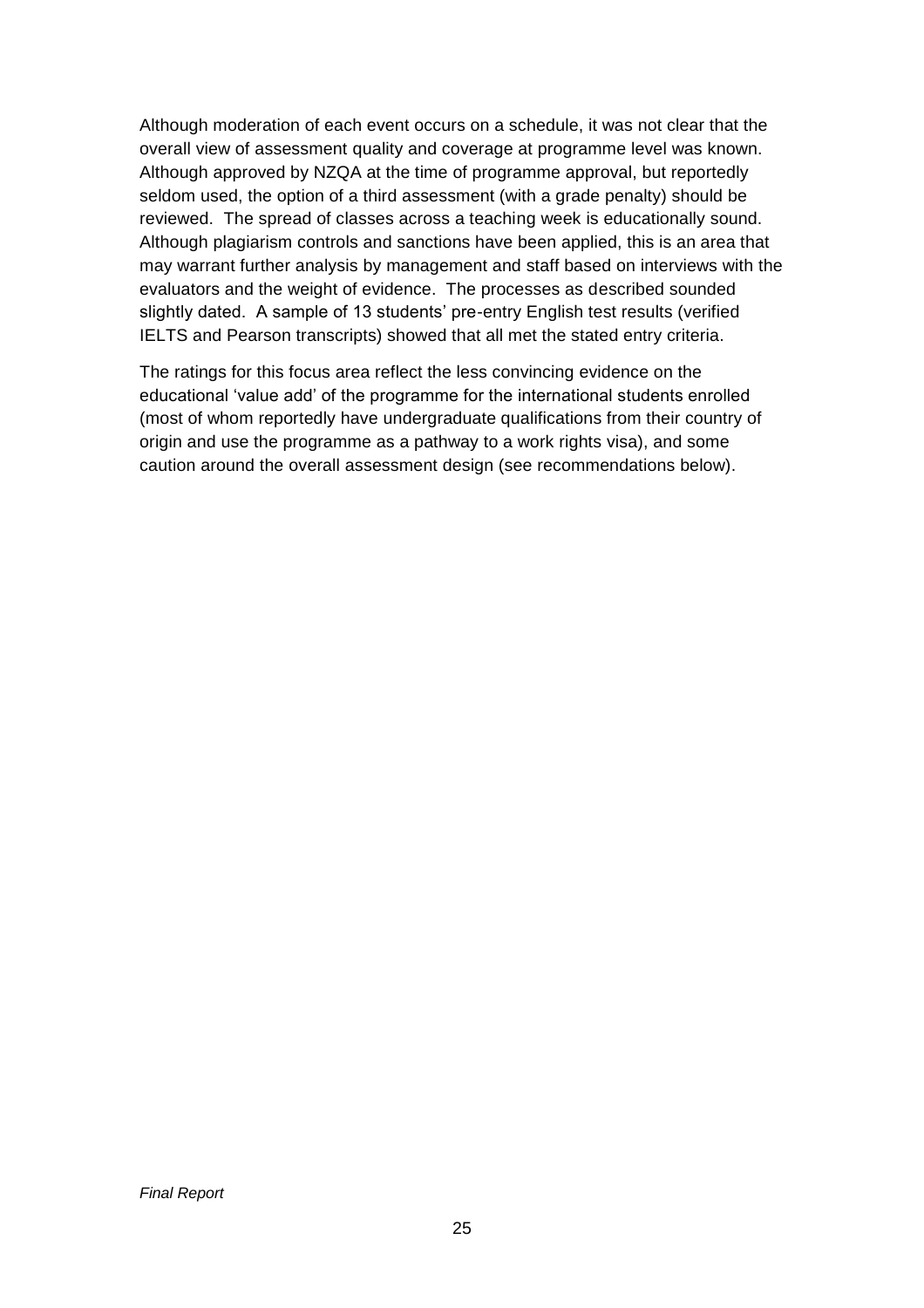## <span id="page-25-0"></span>Recommendations

NZQA recommends that NZMA:

- Conduct an in-depth analysis of each assessment event within the Diploma in Applied Management to ensure that each is appropriate to the level of the course and qualification being assessed, and cumulatively reflect the intended graduate profile at level 7.
- Ensure that all interns are visited regularly in their workplace (as intended by the design of the course), and that reporting of this to management is comprehensive and auditable.
- Undertake further analysis and measurement of the extent to which graduates' employment aligns with the vocational content and quality of the respective programme in terms of employment type.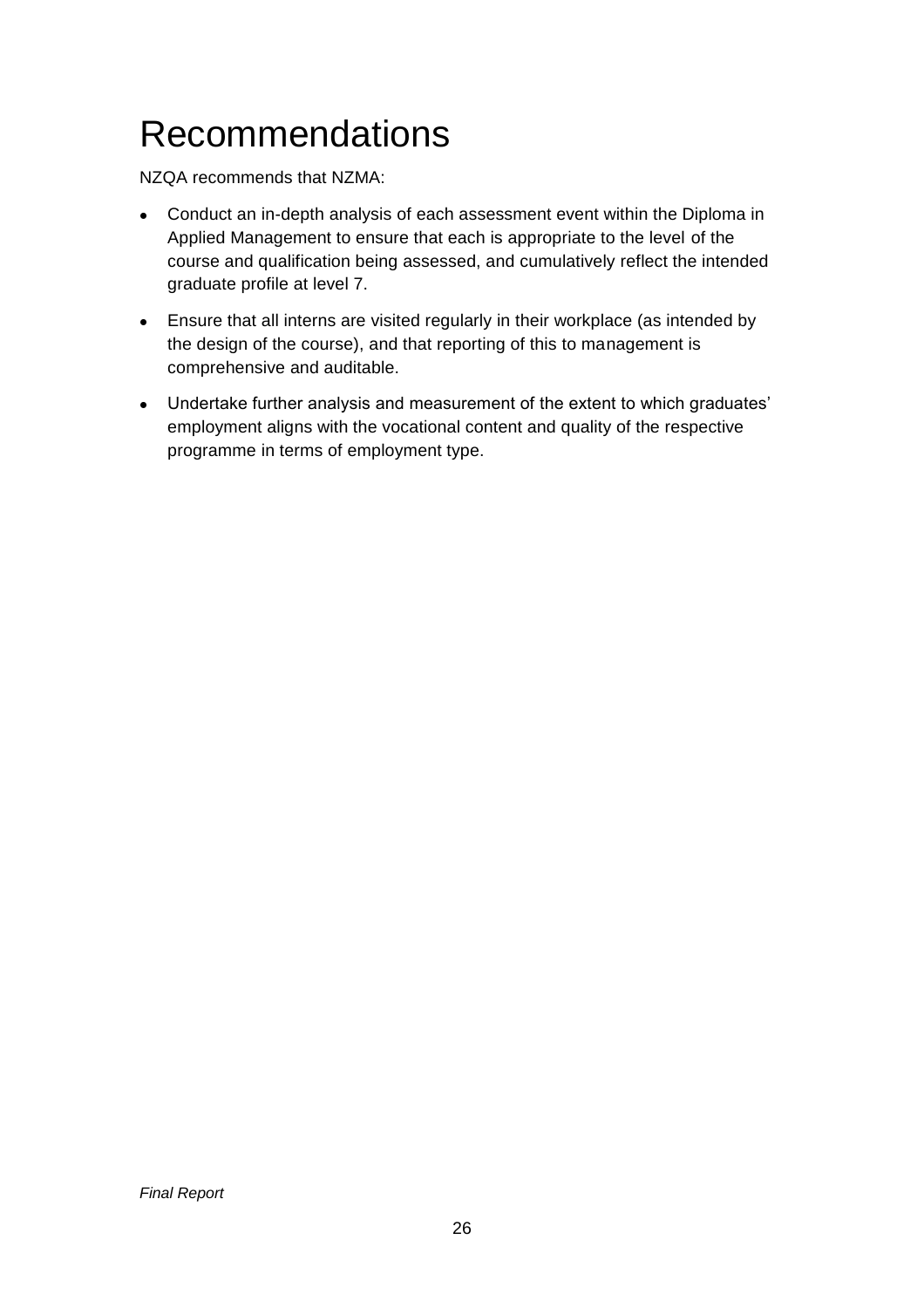## <span id="page-26-0"></span>Appendix

### Regulatory basis for external evaluation and review

*External evaluation and review is conducted according to the External Evaluation and Review (EER) Rules 2013, which are made by NZQA under section 253 of the Education Act 1989 and approved by the NZQA Board and the Minister for Tertiary Education, Skills and Employment.*

*Self-assessment and participation in external evaluation and review are requirements for maintaining accreditation to provide an approved programme for all TEOs other than universities. The requirements are set through the NZQF Programme Approval and Accreditation Rules 2013, which are also made by NZQA under section 253 of the Education Act 1989 and approved by the NZQA Board and the Minister for Tertiary Education, Skills and Employment.* 

*In addition, the Private Training Establishment Registration Rules 2013 require registered private training establishments to undertake self-assessment and participate in external evaluation and review, in accordance with the External Evaluation and Review Rules (EER) 2013, as a condition of maintaining registration. The Private Training Establishment Registration Rules 2013 are also made by NZQA under section 253 of the Education Act 1989 and approved by the NZQA Board and the Minister for Tertiary Education, Skills and Employment.* 

*NZQA is responsible for ensuring non-university TEOs continue to comply with the rules after the initial granting of approval and accreditation of programmes and/or registration. The New Zealand Vice-Chancellors' Committee (NZVCC) has statutory responsibility for compliance by universities.* 

*This report reflects the findings and conclusions of the external evaluation and review process, conducted according to the External Evaluation and Review (EER) Rules 2013.*

*The report identifies strengths and areas for improvement in terms of the organisation's educational performance and capability in self-assessment.*

*External evaluation and review reports are one contributing piece of information in determining future funding decisions where the organisation is a funded TEO subject to an investment plan agreed with the Tertiary Education Commission.*

*External evaluation and review reports are public information and are available from the NZQA website [\(www.nzqa.govt.nz\)](http://www.nzqa.govt.nz/).*

*The External Evaluation and Review (EER) Rules 2013 are available at [http://www.nzqa.govt.nz/assets/About-us/Our-role/Rules/EER-Rules.pdf,](http://www.nzqa.govt.nz/assets/About-us/Our-role/Rules/EER-Rules.pdf) while information about the conduct and methodology for external evaluation and review can be found at [http://www.nzqa.govt.nz/providers-partners/external-evaluation-and](http://www.nzqa.govt.nz/providers-partners/external-evaluation-and-review/policy-and-guidelines-eer/introduction/)[review/policy-and-guidelines-eer/introduction/.](http://www.nzqa.govt.nz/providers-partners/external-evaluation-and-review/policy-and-guidelines-eer/introduction/)*